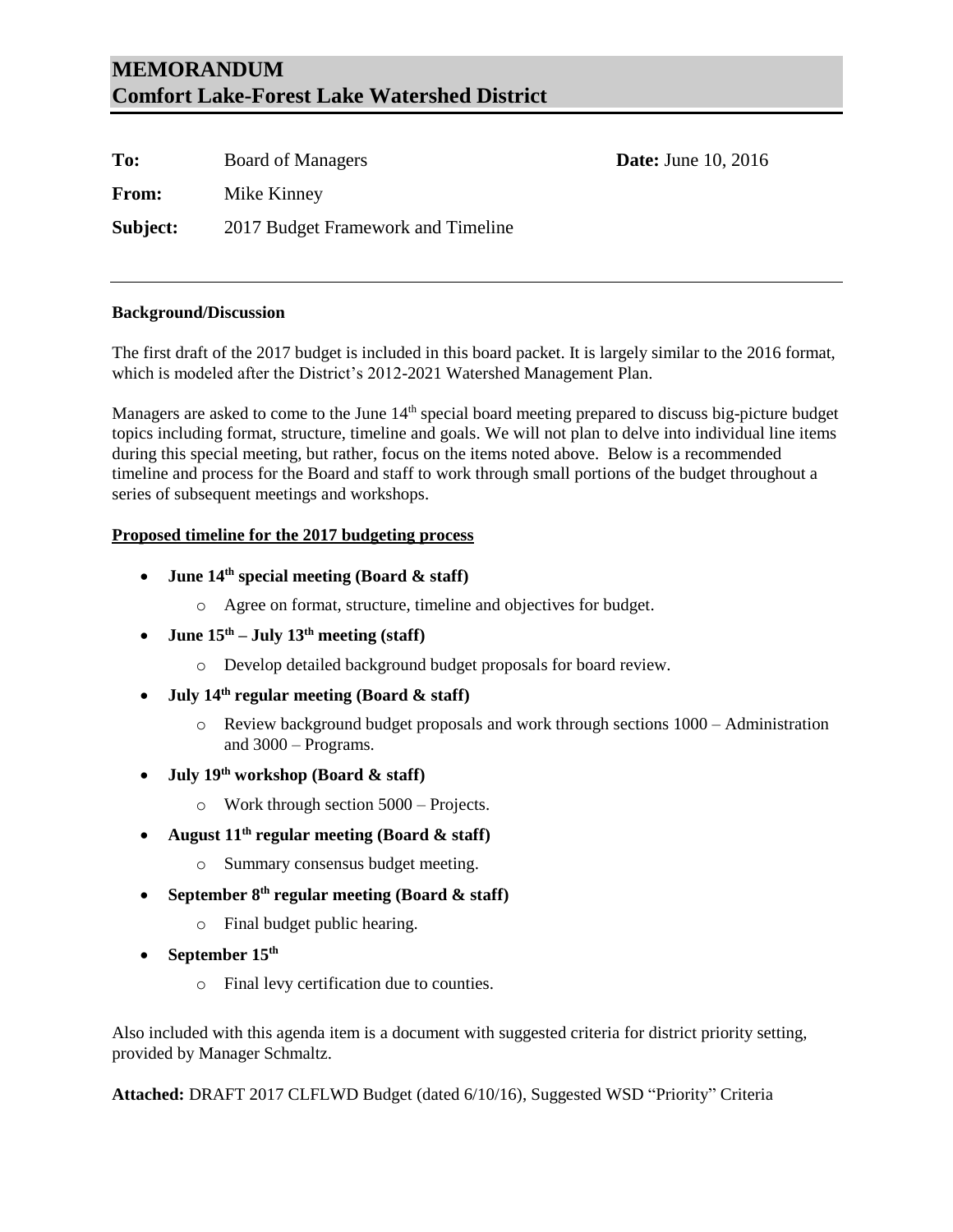

# Budget Overview

| 155<br>t20n<br>æ.<br>ч. | .500<br>.567 | æи | \$0 | .60 |
|-------------------------|--------------|----|-----|-----|

| <b>Budget Category</b>       | <b>Account</b><br><b>Number</b> | <b>WMP Code</b> | <b>Budget Item</b>                                 | <b>2016 WMP</b> | 2016 Grants          | 2016 Other<br>Inc.   | 2016 Total<br><b>Budget</b> | 2016<br>Projected<br>Yearend | <b>2017 WMP</b>      | 2017 Est.<br><b>Grants</b> | 2017 Est.<br>Other Inc. | 2017<br>Ongoing | <b>2017 New</b><br><b>Items</b> | 2017 Total                       |  |
|------------------------------|---------------------------------|-----------------|----------------------------------------------------|-----------------|----------------------|----------------------|-----------------------------|------------------------------|----------------------|----------------------------|-------------------------|-----------------|---------------------------------|----------------------------------|--|
| <b>1000 - ADMINISTRATIVE</b> |                                 | 1000            | <b>ADMINISTRATION</b>                              | \$214,770       | \$0                  | <b>SO</b>            | \$264,400                   | \$261,646                    | SO.                  | SO.                        | SO.                     | SO.             | \$0                             | \$0 <sub>0</sub>                 |  |
|                              | $1 - 001$                       | 1001            | <b>BOARD ADMINISTRATION</b>                        | 26,337          |                      |                      | 24,700                      | 16,332                       |                      |                            |                         |                 |                                 | $\overline{0}$                   |  |
|                              | $1 - 002$                       | 1002            | <b>GENERAL OFFICE EXPENSES</b>                     | 24,165          |                      |                      | 75,000                      | 68,822                       | $\Omega$             |                            |                         |                 |                                 | $\overline{0}$                   |  |
|                              | $1 - 003$                       | 1003            | <b>GENERAL ADMINISTRATIVE</b>                      | 164,268         |                      |                      | 97.700                      | 57,384                       | $\Omega$             |                            |                         |                 |                                 | $\overline{0}$                   |  |
|                              | $1 - 004$                       | 1004            | PROFESSIONAL SERVICES                              |                 |                      |                      | 67,000                      | 119,108                      | $\Omega$             |                            |                         |                 |                                 | $\Omega$                         |  |
| 3000 - PROGRAMS              |                                 | 3000            | <b>PROGRAMS</b>                                    | \$496,378       | \$33,000             | \$25,000             | \$635,780                   | \$449,121                    | \$0                  | \$33,000                   | \$25,000                | \$0             | \$0                             | \$0 <sub>0</sub>                 |  |
|                              |                                 |                 | <b>GENERAL PROGRAMS ENGINEERING/LEGAL SUPPORT</b>  |                 | $\Omega$             | $\Omega$             |                             | 3,642                        | $\Omega$             |                            |                         |                 | $\Omega$                        | $\overline{0}$                   |  |
|                              | $3 - 001$                       | 3001            | DISTRICT RULES AND RULEMAKING                      | 6,955           | $\Omega$             | $\overline{0}$       | 19,312                      | 7,392                        | $\Omega$             |                            | $\Omega$                |                 | $\Omega$                        | $\overline{0}$                   |  |
|                              | $3 - 002$                       | 3002            | <b>PERMITTING</b>                                  | 25,504          | $\Omega$             | $\overline{0}$       | 58,800                      | 73,552                       | $\Omega$             |                            | $\Omega$                |                 | $\Omega$                        | $\overline{0}$                   |  |
|                              | $3 - 003$                       | 3003            | <b>MONITORING &amp; DATA ASSESSMENT</b>            | 65,244          | $\Omega$             | $\overline{0}$       | 117,133                     | 118,499                      | $\Omega$             |                            | $\Omega$                |                 | $\Omega$                        | $\Omega$                         |  |
|                              | $3 - 004$                       | 3004            | NON-POINT SOURCE POLLUTION ABATEMENT               | 313,583         | $\Omega$             | $\overline{0}$       | 175,007                     | 37,302                       |                      |                            | $\Omega$                |                 | $\Omega$                        | $\Omega$                         |  |
|                              | $3 - 005$                       | 3005            | <b>EDUCATION AND OUTREACH</b>                      | 33,504          | 33,000               | 25,000               | 109,620                     | 109,739                      |                      | 33,000                     | 25,000                  |                 | $\Omega$                        | $\Omega$                         |  |
|                              | $3 - 006$                       | 3006            | TECH. RESOURCE SHARING/INTERAGENCY COMMUN.         | 16,810          | $\Omega$             | $\overline{0}$       | 56,140                      | 25,081                       |                      |                            |                         |                 | $\Omega$                        | $\Omega$                         |  |
|                              | $3 - 007$                       | 3007            | <b>RESEARCH</b>                                    | 28,982          | $\Omega$             | $\overline{0}$       | 18,200                      | 1,965                        | $\Omega$             | $\Omega$                   | $\Omega$                |                 | $\Omega$                        | $\Omega$                         |  |
|                              | $3 - 008$                       | 3008            | <b>MEASUREMENT OF PROGRESS</b>                     | 5,796           | $\Omega$             | $\overline{0}$       | 7,248                       | 2,136                        | $\Omega$             | $\Omega$                   | $\Omega$                |                 | $\Omega$                        | $\Omega$                         |  |
|                              | $3 - 009$                       | 3009            | <b>GRANT RESEARCH &amp; PREPARATION</b>            | - വ             | $\Omega$             | $\overline{0}$       | 18,160                      | 40,058                       | $\Omega$             |                            | $\Omega$                |                 | $\Omega$                        | $\overline{\mathbf{0}}$          |  |
|                              | $3 - 010$                       | 3010            | <b>OPERATION &amp; MAINTENANCE - DISTRICT WIDE</b> | $\Omega$        | $\Omega$             | $\Omega$             | 56,160                      | 29,757                       |                      |                            | $\Omega$                |                 | $\Omega$                        | $\Omega$                         |  |
|                              |                                 |                 |                                                    |                 |                      |                      |                             |                              |                      |                            |                         |                 |                                 |                                  |  |
| 5000 - PROJECTS              |                                 | 5000            | <b>PROJECTS</b>                                    | \$2,464,995     | \$876,199            | \$42,500             | \$1,339,941                 | \$854,270                    | \$0                  | \$357,155                  | \$42,500                | \$0             | \$0                             | \$0 <sub>0</sub>                 |  |
|                              |                                 |                 | <b>GENERAL PROJECTS ENGINEERING/LEGAL SUPPORT</b>  | $\Omega$        | $\Omega$<br>$\Omega$ | $\Omega$<br>$\Omega$ |                             | 15,738                       |                      |                            |                         | $\Omega$        | $\Omega$                        | $\Omega$                         |  |
|                              | $5 - 100$<br>$5 - 200$          | 5100<br>5200    | <b>FLOODPLAIN</b><br><b>LAKES</b>                  | 2.013.543       | 602.543              | 42.500               | 960.956                     | 786.550                      | $\Omega$<br>$\Omega$ | 103.499                    | $\Omega$<br>42.500      | $\Omega$        | $\Omega$<br>$\Omega$            | $\overline{\mathbf{0}}$          |  |
|                              | $5 - 300$                       | 5300            | <b>STREAMS</b>                                     | 358,135         |                      | $\Omega$             | 18,012                      | 3,791                        | $\Omega$             |                            | $\Omega$                |                 | $\Omega$                        | $\overline{0}$<br>$\overline{0}$ |  |
|                              | $5 - 400$                       | 5400            | <b>WETLANDS</b>                                    | 927             | 273,656              | $\overline{0}$       | 183,547                     | 22,325                       |                      | 253,656                    | $\Omega$                |                 | $\Omega$                        | $\overline{0}$                   |  |
|                              | $5 - 500$                       | 5500            | <b>UPLAND RESOURCES</b>                            |                 | $\Omega$             | $\overline{0}$       | 870                         | 1,095                        |                      |                            | $\Omega$                |                 | $\Omega$                        | $\Omega$                         |  |
|                              | $5 - 600$                       | 5600            | <b>GROUNDWATER</b>                                 | 17,389          | $\overline{0}$       | $\overline{0}$       |                             |                              |                      |                            | $\Omega$                | $\Omega$        | $\Omega$                        | $\overline{0}$                   |  |
|                              | 5-700                           | 5700            | <b>PUBLIC EDUCATION</b>                            | $\Omega$        | $\Omega$             | $\overline{0}$       |                             |                              | $\Omega$             | $\Omega$                   | $\Omega$                | $\Omega$        | $\Omega$                        | $\overline{0}$                   |  |
|                              | $5 - 800$                       | 5800            | INTERAGENCY COMMUNICATION                          |                 | $\Omega$             | $\overline{0}$       | 19,862                      | 9,267                        | $\Omega$             | $\Omega$                   | $\Omega$                | $\Omega$        | $\Omega$                        | $\overline{0}$                   |  |
|                              | 5-900                           | 5900            | LAND ACQUISITION AND MANAGEMENT                    | 75,000          | $\Omega$             | $\Omega$             | 156,693                     | 15,503                       | $\Omega$             | $\Omega$                   | $\Omega$                |                 | $\Omega$                        | $\Omega$                         |  |
|                              |                                 |                 |                                                    |                 |                      |                      |                             |                              |                      |                            |                         |                 |                                 |                                  |  |

| <b>TOTAL BUDGET</b> | $\overline{AB}$<br>170.143 | \$909.199 | - ---<br>\$67,500 | \$2,240,121 | \$1,565,036 | -50 | \$390.155 | \$67,500 | -50 | ЖD. |  |
|---------------------|----------------------------|-----------|-------------------|-------------|-------------|-----|-----------|----------|-----|-----|--|

**\$2,509,765**

**^Approved 2016 budget amount (calc. errors)**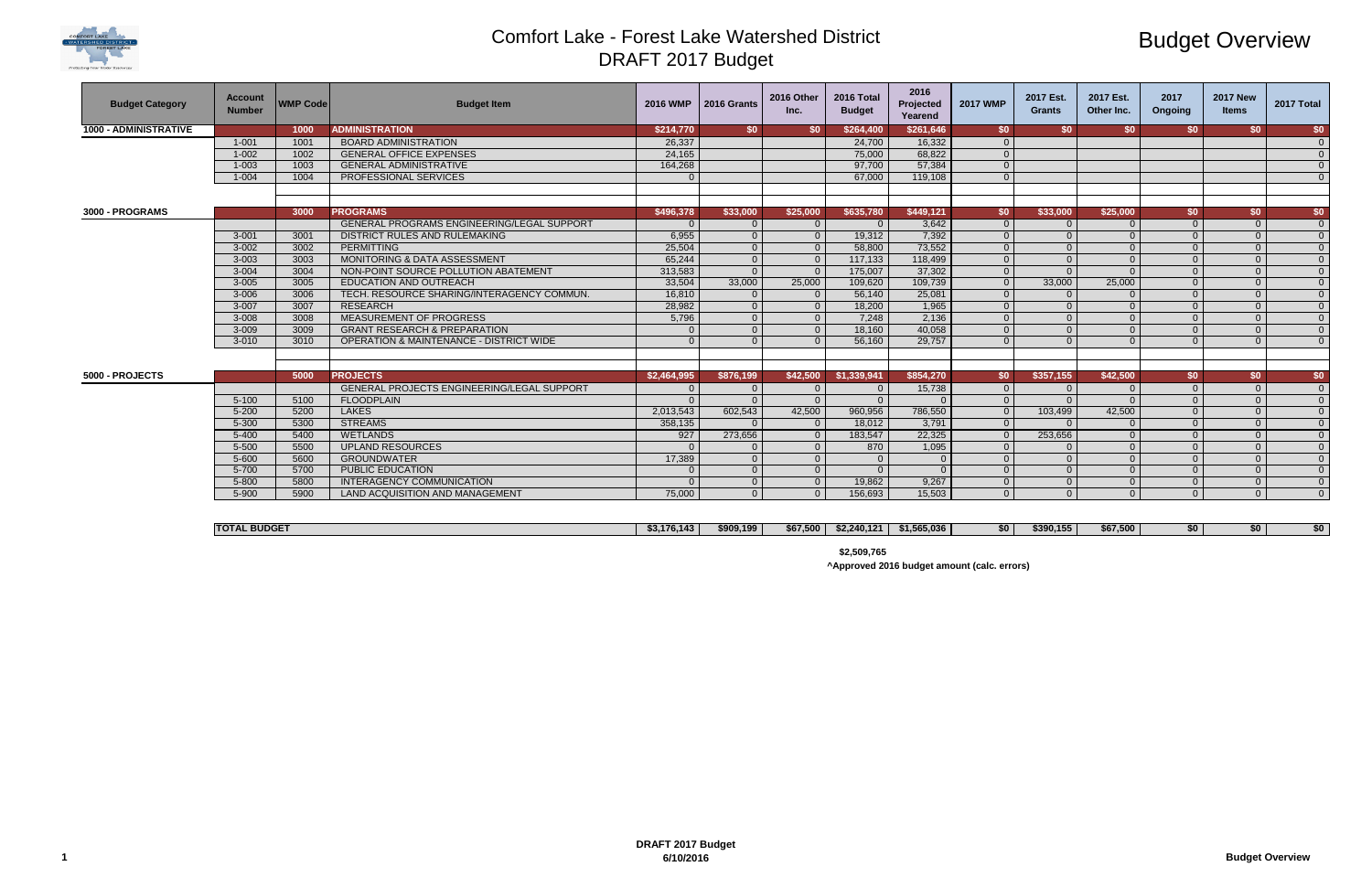

# 1000 - Administration

| <b>Account</b><br><b>Number</b> | <b>WMP Code</b> | <b>Budget Item</b>                                 | <b>2016 WMP</b> | 2016 Total<br><b>Budget</b> | 2016<br>Projected<br>Yearend | <b>2017 WMP</b> | 2017 Total |
|---------------------------------|-----------------|----------------------------------------------------|-----------------|-----------------------------|------------------------------|-----------------|------------|
|                                 | 1001            | <b>Board Administration</b>                        | \$26,337        | \$24,700                    | \$16,332                     | \$0             | \$0        |
| 1-001-4800                      |                 | <b>Advisory Committee</b>                          |                 | 500                         |                              |                 |            |
| 1-001-4330                      |                 | <b>Annual Audit</b>                                |                 | 7,200                       | 7,950                        |                 |            |
| 1-001-4245                      |                 | <b>MAWD Dues</b>                                   |                 | 2,400                       | 2,307                        |                 |            |
| 1-002-4245                      |                 | <b>LMC Dues</b>                                    |                 | 1,500                       | $\Omega$                     |                 |            |
| 1-002-4250                      |                 | <b>Publications</b>                                |                 | $\Omega$                    | $\Omega$                     |                 |            |
| 1-001-4270                      |                 | Insurance (LMCIT and workers comp)                 |                 | 4,000                       | 225                          |                 |            |
| 1-001-4000                      |                 | <b>Managers Per Diem</b>                           |                 | 8,000                       | 5,850                        |                 |            |
| 1-001-4010                      |                 | <b>Manager Expenses</b>                            |                 | 1,000                       |                              |                 |            |
| 1-001-4130                      |                 | <b>Managers Payroll Taxes</b>                      |                 | 100                         | $\Omega$                     |                 |            |
|                                 | 2017 new        | <b>Managers Training/Conferences</b>               |                 |                             | $\Omega$                     |                 |            |
|                                 |                 |                                                    |                 |                             |                              |                 |            |
|                                 | 1002            | <b>General Office Expenses</b>                     | \$24,165        | \$75,000                    | \$68,822                     | \$0             | \$0        |
| 1-002-4240                      |                 | Cell Phone/office phone/internet/Web Hosting       |                 | 3,300                       | 6,973                        |                 |            |
| 1-002-4203                      |                 | <b>Computer Supplies/Software/IT Support</b>       |                 | 15,000                      | 10,736                       |                 |            |
| 1-002-4635                      |                 | Copier (lease)                                     |                 | 5,000                       | 5,284                        |                 |            |
| 1-002-4200                      |                 | <b>General Office/Meeting Supplies</b>             |                 | 7,000                       | 1,796                        |                 |            |
| 1-002-4245                      |                 | Dues/Fees/subscriptions                            |                 | 400                         | 180                          |                 |            |
| 1-002-4260                      |                 | Miscellaneous                                      |                 | 0                           | 298                          |                 |            |
| 1-002-4265                      |                 | Conferences & Workshops/Staff Training & Education |                 | 2,300                       | 1,260                        |                 |            |
| 1-002-4320                      |                 | Staff Expenses/Travel (Mileage)                    |                 | 6,000                       | 3,993                        |                 |            |
| 1-002-4280                      |                 | Postage                                            |                 | 700                         | 520                          |                 |            |
| 1-002-4208                      |                 | Printing                                           |                 | 1,500                       | 161                          |                 |            |
| 1-002-4290                      |                 | <b>Notices</b>                                     |                 | 700                         |                              |                 |            |
| 1-002-4210                      |                 | Office rental space                                |                 | 27,000                      | 34,947                       |                 |            |
| 1-002-4220                      |                 | <b>Furniture &amp; Fixtures</b>                    |                 | $\Omega$                    |                              |                 |            |
| 1-002-4300                      |                 | <b>Utilities</b>                                   |                 | 6,000                       | 2,629                        |                 |            |
| 1-002-4295                      |                 | <b>Bank Fees</b>                                   |                 | 100                         | 45                           |                 |            |
|                                 |                 |                                                    |                 |                             |                              |                 |            |
|                                 | 1003            | <b>General Administration</b>                      | \$164,268       | \$97,700                    | \$57,384                     | \$0             | \$0        |
| 1-003-4100                      |                 | Salary (Administrator)-General Admin.              |                 | 25,000                      | 28,970                       |                 |            |
| 1-003-4335                      |                 | <b>Professional Administrative Services</b>        |                 | 32,000                      | 4,074                        |                 |            |
| 1-003-4130                      |                 | Payroll taxes                                      |                 | 6,700                       | 2,946                        |                 |            |
| 1-003-4120                      |                 | PERA                                               |                 | 9,000                       | 11,775                       |                 |            |
| 1-003-4110                      |                 | Benefits (health, dental, life, STD/LTD)           |                 | 25,000                      | 9,619                        |                 |            |
|                                 |                 |                                                    |                 |                             |                              |                 |            |
|                                 | 1004            | <b>Professional Services</b>                       | \$0             | \$67,000                    | \$119,108                    | \$0             | \$0        |
| 1-004-4330                      |                 | CPA/bookkeeping                                    |                 | 10,000                      | 25,949                       |                 |            |
| 1-004-4337                      |                 | <b>Consultant/Professional Services</b>            |                 | $\Omega$                    | $\Omega$                     |                 |            |
| 1-004-4500                      |                 | Consulting engineer                                |                 | 36,000                      | 49,038                       |                 |            |
| 1-004-4410                      |                 | Legal                                              |                 | 21,000                      | 44,121                       |                 |            |

| <b>STRATION</b><br><b>ADMINIS</b><br><b>ITOTAL</b> | - 770 -<br>\$214<br>. | \$264,400 | \$261,646 | \$0 | \$0 |
|----------------------------------------------------|-----------------------|-----------|-----------|-----|-----|

**6/10/2016 1000 - Administration**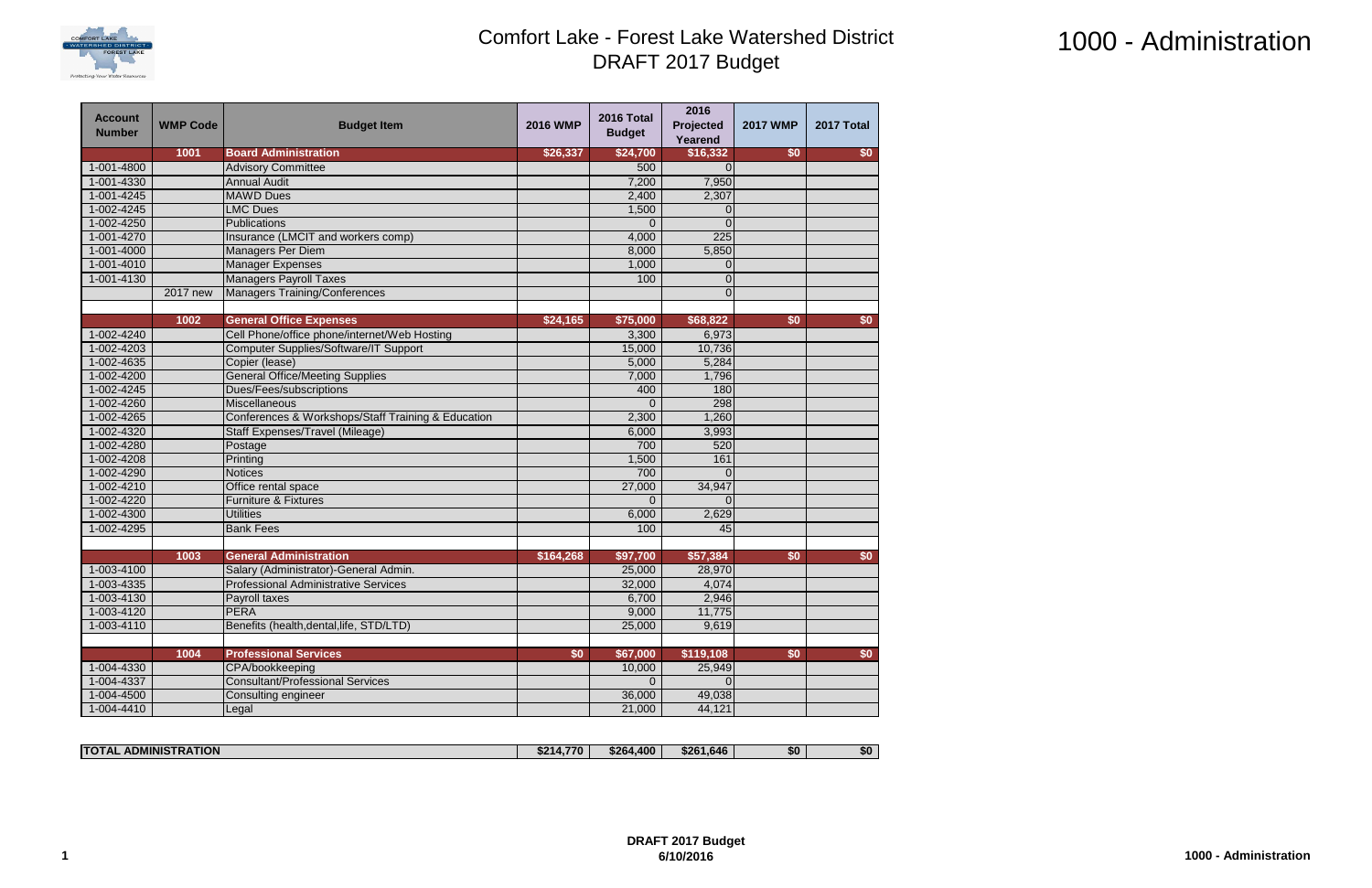

## 3000 - Programs

| Account<br><b>Number</b> | WMP Code       | <b>Timeframe</b>     | <b>Budget Item</b>                                                                     | 2016 WMP         | 2016<br><b>Grants</b> | 2016 Other<br>Inc. | 2016 Total<br><b>Budget</b> | 2016 Projected<br>Yearend  | <b>2017 WMP</b> | 2017 Est.<br><b>Grants</b> | 2017 Est.<br>Other Inc. | 2017 Ongoing | <b>2017 New</b><br><b>Items</b> | 2017 Total     | <b>Comments</b>                                                                                                                      |
|--------------------------|----------------|----------------------|----------------------------------------------------------------------------------------|------------------|-----------------------|--------------------|-----------------------------|----------------------------|-----------------|----------------------------|-------------------------|--------------|---------------------------------|----------------|--------------------------------------------------------------------------------------------------------------------------------------|
|                          |                |                      |                                                                                        |                  |                       |                    |                             |                            |                 |                            |                         |              |                                 |                |                                                                                                                                      |
| Various                  |                |                      | Administrative Program Support (Staff Management/Coord. Total)                         | 6,955            |                       |                    | 59,884                      | 75,378                     |                 |                            |                         |              |                                 |                |                                                                                                                                      |
| $3 - 000$                |                |                      | <b>General Programs Engineering/Legal Support</b>                                      |                  |                       |                    |                             | 3,642                      |                 |                            |                         |              |                                 |                |                                                                                                                                      |
|                          |                |                      |                                                                                        |                  |                       |                    |                             |                            |                 |                            |                         |              |                                 |                |                                                                                                                                      |
| $3 - 001$                | 3001           |                      | <b>District Rules and Rulemaking</b>                                                   | 6,955            |                       |                    | 19,312                      | 7,392                      | $\Omega$        | $\mathbf{0}$               |                         | $\Omega$     |                                 |                |                                                                                                                                      |
| 3-001-4100               |                |                      | Staff Management of Prog.                                                              |                  |                       |                    | 4,312                       | 5,428                      |                 |                            |                         |              |                                 |                |                                                                                                                                      |
| $3-001-A$                | 3001A          | Annual               | <b>Ongoing Initiatives</b>                                                             | 1,159            |                       |                    | 15,000                      | 1,964                      |                 |                            |                         |              |                                 | $\overline{0}$ | Annual review of City ordinances and related plans.                                                                                  |
| $3-001-B$                | 3001B          |                      | very other yea Rule Implementation Review                                              | 5,796            |                       |                    |                             | $\Omega$                   |                 |                            |                         |              |                                 |                | MIDS review. Development of biofiltration document.                                                                                  |
|                          |                |                      |                                                                                        |                  |                       |                    |                             |                            |                 |                            |                         |              |                                 |                |                                                                                                                                      |
| $3 - 002$                | 3002           |                      | <b>Permitting</b>                                                                      | 25,504           | $\Omega$              |                    | 58,800                      | 73,552                     | $\Omega$        | $\Omega$                   |                         |              |                                 |                |                                                                                                                                      |
| 3-002-4100               |                |                      | Staff Management of Permitting                                                         |                  |                       |                    | 8,800                       | 11,077                     |                 |                            |                         |              |                                 |                |                                                                                                                                      |
| $3-002-A$                | 3002A          | Annual               | <b>Ongoing Initiatives</b>                                                             | 23,185           |                       |                    | 50,000                      | 62,475                     |                 |                            |                         |              |                                 |                | More if permitting remains high.                                                                                                     |
| $3-002 - B$              | 3002B          | Annual               | Volume Banking Program Oversight                                                       | 2,319            |                       |                    |                             | $\Omega$                   |                 |                            |                         |              |                                 |                | Per CIP                                                                                                                              |
|                          |                |                      |                                                                                        |                  |                       |                    |                             |                            |                 |                            |                         |              |                                 |                |                                                                                                                                      |
| $3 - 003$                | 3003           |                      | <b>Monitoring &amp; Data Assessment</b>                                                | 65,244           | $\mathbf{0}$          |                    | 117,133                     | 118,499                    |                 | $\mathbf{0}$               | n.                      |              |                                 |                |                                                                                                                                      |
| 3-003-4100               |                |                      | Staff Management of Monitoring Program                                                 |                  |                       |                    | 5,280                       | 6,646                      |                 |                            |                         |              |                                 |                |                                                                                                                                      |
| $3-003-A$                | 3003A          | Annual               | <b>Ongoing Initiatives</b>                                                             | 65,244           |                       |                    | 111,853                     | 111,853                    |                 |                            |                         |              |                                 |                | WRMP pg 30 Vol I, Monitoring F WCD monitoring = \$88,078; EOR review of annual                                                       |
| $3-003-B$<br>3-003-C     | 3003B<br>3003C | 2012<br>very 3 years | Develop Monitoring Plan<br>Comprehensive Data Analysis                                 |                  |                       |                    | Completed<br>$\Omega$       | $\Omega$<br>$\overline{0}$ |                 |                            |                         |              |                                 | $\overline{0}$ | monitoring plan, data, and final report = \$3K EOR:<br>Based on 2015 moni Per CIP additional unplanned monitoring = \$10K CAMP costs |
| $3-003-D$                | 3003D          | 2012-2013            | Bone - Birch Tributary and Wetland Monitoring                                          |                  |                       |                    | $\Omega$                    | $\overline{0}$             |                 |                            |                         |              |                                 | - ೧            | = \$5,775 Monitoring equipment maintenance and                                                                                       |
| 3-003-E                  | 3003E          |                      | 2012-2013 Birch - School - Little Comfort Lake Tributary Monitoring                    |                  |                       |                    |                             | $\Omega$                   |                 |                            |                         |              |                                 |                | Based on 2014 costs to set up, replacement = \$5K                                                                                    |
| 3-003-G                  | 3003G          |                      | 2015, 2020 Stream Biotic Monitoring                                                    |                  |                       |                    | $\Omega$                    | 0 <sup>1</sup>             |                 |                            |                         |              |                                 | $\overline{0}$ | WRMP page 31 Vol I                                                                                                                   |
| $3-003-H$                | 3003H          | Periodic             | <b>Wetland Monitoring</b>                                                              |                  |                       |                    | $\Omega$                    | $\Omega$                   |                 |                            |                         |              |                                 |                | Assumes City contribution and I                                                                                                      |
| $3 - 004$                | 3004           |                      | Non-Point Source Pollution Abatement Grant (cost-share)                                | 313,583          | $\mathbf{0}$          |                    | 175,007                     | 37,302                     |                 | $\Omega$                   |                         |              |                                 |                |                                                                                                                                      |
| 3-004-4100               |                |                      | Staff Management of BMP C-S Program                                                    |                  |                       |                    | 7,260                       | 9,138                      |                 |                            |                         |              |                                 |                |                                                                                                                                      |
| $3-004-A$                | 3004A          | Annual               | <b>Ongoing Initiatives</b>                                                             | 17,969           |                       |                    | 17,969                      | 17,969                     |                 |                            |                         |              |                                 |                | \$\$ for WCD tech assistance                                                                                                         |
| $3-004-B$<br>3-004-C     | 3004B<br>3004C | Annual<br>Annual     | <b>Residential Landowner Grant</b><br>Agricultural and Rural BMP Incentives/Cost-Share | 34,778<br>34,778 |                       |                    | 34,778<br>35,000            | $\Omega$<br>10,194         |                 |                            |                         |              |                                 |                | \$\$ for BMPs                                                                                                                        |
| $3-004-D$                | 3004D          | Annual               | Commercial/Community Grant                                                             | 52,167           |                       |                    | 25,000                      | $\Omega$                   |                 |                            |                         |              |                                 |                | To include potential Bone Lake Diagnostic work                                                                                       |
| 3-004-E                  | 3004E          | Annual               | Municipal Stormwater Remediation Program                                               | 173,891          |                       |                    | 55,000                      | $\Omega$                   |                 |                            |                         |              |                                 |                |                                                                                                                                      |
|                          |                |                      |                                                                                        |                  |                       |                    |                             |                            |                 |                            |                         |              |                                 |                |                                                                                                                                      |
| $3 - 005$                | 3005           |                      | <b>Education and Outreach</b>                                                          | 33,504           | 33,000                | 25,000             | 109,620                     | 109,739                    |                 | 33,000                     | 25,000                  |              |                                 |                |                                                                                                                                      |
| 3-005-4100               |                |                      | Staff Management/Coord.                                                                |                  |                       |                    | 10,120                      | 12,739                     |                 |                            |                         |              |                                 |                |                                                                                                                                      |
| $3-005-A$                | 3005A          | Annual               | Ongoing initiatives & EMWREP participation                                             | 19,592           |                       |                    | 30,000                      | 30,000                     |                 |                            |                         |              |                                 |                |                                                                                                                                      |
| $3-005-B$                | 3005B          | Annual               | Summer Boat Launch Monitoring                                                          | 11,593           | 33,000                | 25,000             | 67,000                      | 67,000                     |                 | 33,000                     | 25,000                  |              |                                 |                | Joint program with Chisago County, 2014 DNR grant, DNR inspection hours and FLLA per Board                                           |
| 3-005-C                  | 3005C          | 2012, 2021           | Standard Project Signage                                                               | - 0              |                       |                    |                             | $\Omega$                   |                 |                            |                         |              |                                 |                | To develop standard signage for District programs and projects.                                                                      |
| $3-005-D$                | 3005D          | Annual               | Local student engagement/Chisago Co Children's Water Festival                          | 2,319            |                       |                    | 2,500                       | $\overline{0}$             |                 |                            |                         |              |                                 |                |                                                                                                                                      |
| $3 - 006$                | 3006           |                      | <b>Technical Resource Sharing &amp; Interagency Communication</b>                      | 16,810           | $\mathbf{0}$          |                    | 56,140                      | 25,081                     | $\Omega$        | $\mathbf{0}$               |                         | $\mathbf{0}$ |                                 |                |                                                                                                                                      |
| 3-006-4100               |                |                      | Staff Management/Coord.                                                                |                  |                       |                    | 8,140                       | 10,246                     |                 |                            |                         |              |                                 |                | Sunrise TMDL, Chisago Wtr Plan, Misc. Coord, St. Croix TMDL, MS4                                                                     |
| 3-006-A                  | 3006A          | Annual               | Ongoing Initiatives (Miscellaneous Projects)                                           | 2,319            |                       |                    | 10,000                      | 14,834                     |                 |                            |                         |              |                                 |                |                                                                                                                                      |
| 3-006-B                  | 3006B          | Annual               | Provide Comment on Municipal Variance Requests                                         | 5,796            |                       |                    | $\Omega$                    | $\Omega$                   |                 |                            |                         |              |                                 | - 0            |                                                                                                                                      |
| 3-006-C                  | 3006C          | Annual               | Modeling (H&H Model Update)                                                            | 5,796            |                       |                    | 25,000                      | $\Omega$                   |                 |                            |                         |              |                                 | $\Omega$       | If not completed in Carryover \$28K and add \$22K for City of FL wide modeling                                                       |
| 3-006-D                  | 3006D          | Annual               | Geographic Information Systems (GIS)                                                   | 2,319            |                       |                    |                             | $\Omega$                   |                 |                            |                         |              |                                 | $\Omega$       | 2014                                                                                                                                 |
| 3-006-E                  | 3006E          | 2011                 | District Web Mapper (& WCD BMP/Permit project)                                         | 580              |                       |                    | 3,000                       | $\Omega$                   |                 |                            |                         |              |                                 | $\Omega$       | Includes WCD estimate, enhancements not finished in 2014, and annual fee (\$600)                                                     |
| 3-006-F                  | 3006F          | 2019-2021            | Watershed Management Plan Update                                                       | $\sqrt{ }$       |                       |                    | 10,000                      | $\Omega$                   |                 |                            |                         |              |                                 |                | Planned 2016 Minor Plan Amendment                                                                                                    |
| $3 - 007$                | 3007           |                      | <b>Research</b>                                                                        | 28,982           | $\mathbf{0}$          |                    | 18,200                      | 1,965                      | $\mathbf{0}$    | $\mathbf{a}$               | $\mathbf{0}$            | $\mathbf{0}$ |                                 |                |                                                                                                                                      |
|                          |                |                      | Staff Management/Coord.                                                                |                  |                       |                    |                             | $\overline{0}$             |                 |                            |                         |              |                                 |                |                                                                                                                                      |
| 3-007-A                  | 3007A          | Annual               | <b>Ongoing Initiatives</b>                                                             | 28,982           |                       |                    | 13,200                      | $\overline{0}$             |                 |                            |                         |              |                                 |                | Additional monitoring to verify performance of installed practices.                                                                  |
| $3-007 - B$              | 3007B          |                      | <b>New Initiatives</b>                                                                 |                  |                       |                    | 5,000                       | 1,965                      |                 |                            |                         |              |                                 |                | Deep sediment core analysis of District lakes; other                                                                                 |
| $3 - 008$                | 3008           |                      | <b>Measurement of Progress</b>                                                         | 5,796            | $\mathbf{0}$          |                    | 7,248                       |                            |                 | $\mathbf{0}$               |                         |              |                                 |                | unanticipated work<br><b>Section</b><br>1994 F                                                                                       |
| 3-008-4100               |                |                      | Staff Management/Coord.                                                                |                  |                       |                    | 1,452                       | 2,136<br>1,828             |                 |                            |                         |              |                                 | - 0            |                                                                                                                                      |
| $3-008-A$                | 3008A          | Annual               | <b>Ongoing Initiatives</b>                                                             | 5,796            |                       |                    | 5,796                       | 308                        |                 |                            |                         |              |                                 | $\overline{0}$ | Per CIP                                                                                                                              |
|                          |                |                      |                                                                                        |                  |                       |                    |                             |                            |                 |                            |                         |              |                                 |                |                                                                                                                                      |
| 3-009-4100               | 3009           |                      | <b>Grant Research and Preparation</b><br>Staff Management/Coord.                       | $\mathbf{0}$     | $\mathbf{0}$          |                    | 18,160<br>6,160             | 40,058<br>7,754            |                 | $\mathbf{a}$               | n                       | $\mathbf{v}$ |                                 |                | <b>Contract</b><br><b>Contract Contract</b><br><b>Service State</b>                                                                  |
| 3-009-A                  | 3009A          |                      | <b>Ongoing Initiatives</b>                                                             |                  |                       |                    | 12,000                      | 32,304                     |                 |                            |                         |              |                                 |                | Includes consultant time to prepare, track and report grant progress                                                                 |
|                          |                |                      |                                                                                        |                  |                       |                    |                             |                            |                 |                            |                         |              |                                 |                |                                                                                                                                      |
| $3 - 010$                | 3010           |                      | <b>Operation &amp; Maintenance - District Wide</b>                                     |                  |                       |                    | 56,160                      | 29,757                     |                 |                            |                         |              |                                 |                |                                                                                                                                      |
| 3-010-4100               |                |                      | Staff Management/Coord.                                                                |                  |                       |                    | 8,360                       | 10,523                     |                 |                            |                         |              |                                 |                |                                                                                                                                      |
| 3-010-A                  | 3010A          |                      | <b>Ongoing Initiatives</b>                                                             |                  |                       |                    | 47,800                      | 19,234                     |                 |                            |                         |              |                                 |                |                                                                                                                                      |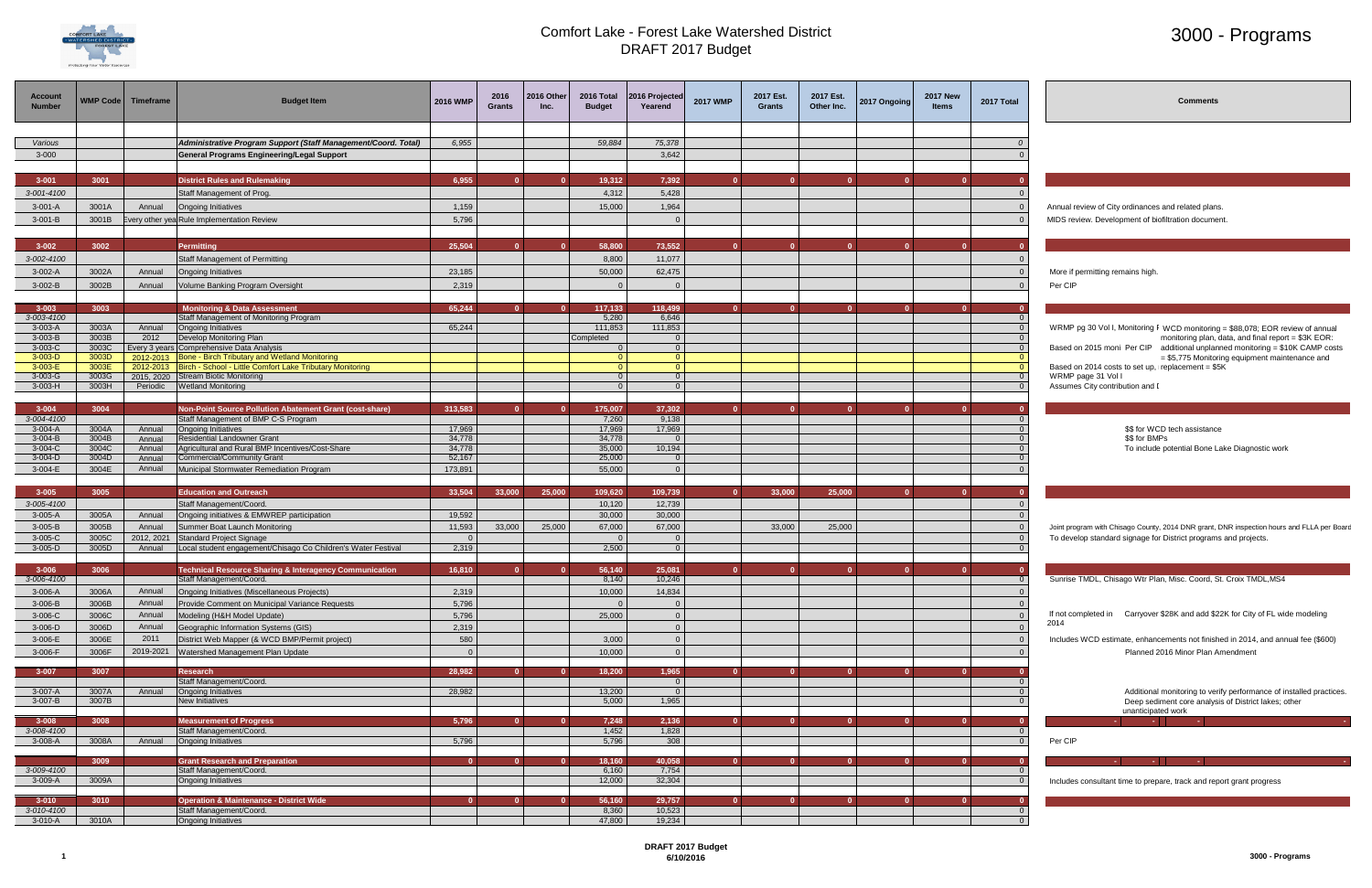

# 3000 - Programs

| tal |  |
|-----|--|
|     |  |
|     |  |
|     |  |
|     |  |
|     |  |
|     |  |
|     |  |

|--|--|

- 
- 
- 
- 15,000 Includes WD facilities, permitted sites, cost-shared sites, etc.

| Account<br><b>Number</b> | WMP Code   Timeframe | <b>Budget Item</b>                           | 2016 WMP | 2016<br><b>Grants</b> | 2016 Other<br>Inc. | 2016 Total<br><b>Budget</b> | 2016 Projected<br>Yearend | 2017 WMP | 2017 Est.<br><b>Grants</b> | 2017 Est.<br>Other Inc. | 2017 Ongoing | <b>2017 New</b><br><b>Items</b> | 2017 Total | <b>Comments</b>                     |
|--------------------------|----------------------|----------------------------------------------|----------|-----------------------|--------------------|-----------------------------|---------------------------|----------|----------------------------|-------------------------|--------------|---------------------------------|------------|-------------------------------------|
|                          |                      |                                              |          |                       |                    |                             |                           |          |                            |                         |              |                                 |            |                                     |
| $3 - 010 -$              |                      | Shields Lake Fish Barrier                    |          |                       |                    |                             |                           |          |                            |                         |              |                                 |            | 15,000                              |
| $3 - 010 -$              |                      | Forest Lake dam                              |          |                       |                    |                             |                           |          |                            |                         |              |                                 |            |                                     |
| $3 - 010 -$              |                      | Bone Lake Fish Barrier                       |          |                       |                    |                             |                           |          |                            |                         |              |                                 |            |                                     |
| $3 - 010 -$              |                      | J <sub>D</sub>                               |          |                       |                    |                             |                           |          |                            |                         |              |                                 |            | 800<br>5,000<br>12,000              |
| $3 - 010 -$              |                      | <b>BMP / Project Inspections/Maintenance</b> |          |                       |                    |                             |                           |          |                            |                         |              |                                 |            | 15,000 Includes WD farm sites, etc. |
| $3 - 010 -$              |                      | Vehicle                                      |          |                       |                    |                             |                           |          |                            |                         |              |                                 |            |                                     |

| <b>TOTAL PROGRAMS</b> | . | -- ---<br>533,00c | \$25,000 | \$635.780 | \$445.479 | \$33,00 | \$25.00 | «Ω | -50 |  |
|-----------------------|---|-------------------|----------|-----------|-----------|---------|---------|----|-----|--|
|                       |   |                   |          |           |           |         |         |    |     |  |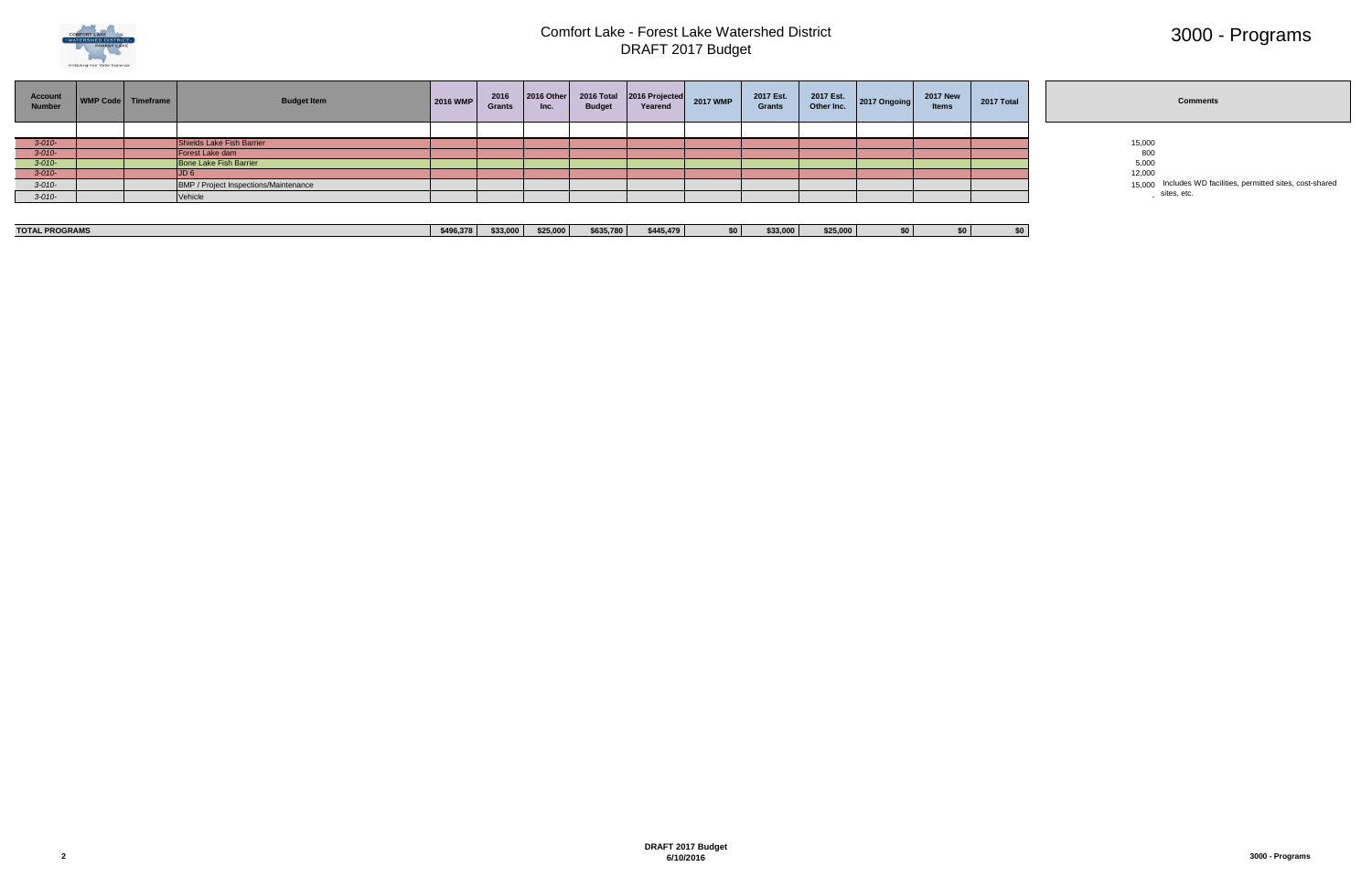

## 5000 - Projects

| <b>Account</b><br><b>Number</b> | <b>WMP</b><br>Code | <b>Timeframe</b> | <b>Budget Item</b>                                                                                                     |                            | 2016 WMP   2016 Grants | 2016 Other | 2016 Total<br><b>Budget</b> | 2016<br><b>Projected</b><br>Yearend | <b>2017 WMP</b> | 2017 Est.<br><b>Grants</b> | 2017 Est.<br>Other Inc. | 2017 Ongoing | <b>2017 New</b><br><b>Items</b> | 2017 Total   | <b>Comment:</b>                                                                                                                                                                               |
|---------------------------------|--------------------|------------------|------------------------------------------------------------------------------------------------------------------------|----------------------------|------------------------|------------|-----------------------------|-------------------------------------|-----------------|----------------------------|-------------------------|--------------|---------------------------------|--------------|-----------------------------------------------------------------------------------------------------------------------------------------------------------------------------------------------|
|                                 | Various            |                  | Administrative Projects Support (Staff Management/Coord. Total)                                                        |                            |                        |            | 50,600                      | 74,704                              |                 |                            |                         |              |                                 |              |                                                                                                                                                                                               |
| $5 - 000$                       | 5000               |                  | General Projects Engineering/Legal Support                                                                             |                            |                        |            |                             | 15,738                              |                 |                            |                         |              |                                 |              |                                                                                                                                                                                               |
|                                 |                    |                  |                                                                                                                        |                            |                        |            |                             |                                     |                 |                            |                         |              |                                 |              |                                                                                                                                                                                               |
| $5 - 100$                       | 5100               |                  | Floodplain                                                                                                             |                            |                        |            |                             | $\Omega$                            |                 |                            |                         |              |                                 |              | $\sim 100$<br><b>Contractor</b><br><b>Contract</b><br><b>Contract</b>                                                                                                                         |
| 5-140-A                         | 5140A              | 2012-2016        | Sunrise River Water Quality/Quantity Regional Stormwater Project                                                       | $\Omega$                   |                        |            |                             | $\overline{0}$<br>$\Omega$          |                 |                            |                         |              |                                 |              |                                                                                                                                                                                               |
|                                 |                    |                  | Staff Management/Coord.                                                                                                |                            |                        |            |                             |                                     |                 |                            |                         |              |                                 |              |                                                                                                                                                                                               |
| $5 - 200$                       | 5200               |                  | Lakes                                                                                                                  | 2,013,543                  | 602,543                | 42.500     | 960.956                     | 786,550                             |                 | 103,499                    | 42,500                  |              |                                 |              | <b>Carl Co</b>                                                                                                                                                                                |
| 5-200-4100                      |                    |                  | Staff Management/Coord.                                                                                                |                            |                        |            | 29,115                      | 47,432                              |                 |                            |                         |              |                                 |              | Per workplan analysis                                                                                                                                                                         |
| 5-220-F                         |                    |                  | 2016 (new item) District-wide Zebra Mussel Monitoring                                                                  |                            |                        |            | 3,000                       | 777                                 |                 |                            |                         |              |                                 |              | Per draft AIS management plan                                                                                                                                                                 |
| 5-220-G                         |                    |                  | 2016 (new item) District-wide Boat Launch Site Upgrades                                                                |                            | 1,500                  |            |                             | $\Omega$                            |                 |                            |                         |              |                                 |              | 2017: permanent decontamination units. 2016: Will apply for matching DNR grants; follow u                                                                                                     |
| 5-220-H                         |                    |                  | 2016 (new item) District-wide Lake Shoreline Inventory Tech Evaluation                                                 |                            |                        |            | 5,000                       | $\Omega$                            |                 |                            |                         |              |                                 |              | GPS to dev. GIS layer for WD and LGU use, i.e., ordinance violations, mgmt                                                                                                                    |
| 5-220-E                         | 5220C              | 2016 (new item)  | District-wide Invasive Species Policy Development & Mgmnt Plan                                                         |                            | $\Omega$               |            |                             | 19,560                              |                 |                            |                         |              |                                 |              | Use St. Croix River Assoc. draft as base; coordinate w/ counties for current and potential fu<br>Potentially move this up to 2016 to evaluate alternate treatment options; coordinate with DN |
| 5-220-C<br>$5 - 221 - A$        | 5221A              | 2017<br>2011     | <b>Invasive Species Control Pilot Projects</b><br>(Moody) Moody Lake Inlet Fish Barrier                                | $\overline{0}$<br>$\Omega$ |                        |            |                             | $\Omega$                            |                 |                            |                         |              |                                 |              |                                                                                                                                                                                               |
| $5 - 221 - B$                   | 5221B              | Annual           | (Moody) Curly-Leaf Pondweed Management                                                                                 | 17,389                     |                        |            |                             | $\Omega$                            |                 |                            |                         |              |                                 |              |                                                                                                                                                                                               |
| $5 - 221 - C$                   | 5221C              | 2011             | (Moody) Alum Treatment                                                                                                 |                            |                        |            |                             | $\Omega$                            |                 |                            |                         |              |                                 |              |                                                                                                                                                                                               |
| $5 - 221 - D$                   | 5221D              |                  | Every other year (Moody) Rough Fish Management                                                                         | 15,071                     |                        |            |                             | (195)                               |                 |                            |                         |              |                                 |              | Keep costs in for now, consider if needed based on results of 2015 fisheries wk                                                                                                               |
| $5 - 221 - E$                   | 5221E              |                  | very 5 years, Annu (Moody) Macrophyte & Invasives Survey                                                               | 3,478                      |                        |            |                             | $\Omega$                            |                 |                            |                         |              |                                 |              | Consider holding off one year since treatment options are limited                                                                                                                             |
| $5 - 222 - B$                   | 5222B              | 2012             | (Bone) Bone Lake Infiltration Basin Planning and Design (SBL07)                                                        | $\Omega$                   |                        |            | 66,950                      | 540                                 |                 |                            |                         |              |                                 |              |                                                                                                                                                                                               |
| $5 - 222 - C$                   | 5222C              | 2013             | (Bone) Bone Lake Infiltration Basin Implementation (SBL07) *misc project                                               | $\Omega$                   | 276,094                |            | 50,000                      | $\Omega$                            |                 |                            |                         |              |                                 |              | CWF grants will be sought in 2015 round of applications. This is funding for initial implement                                                                                                |
| $5 - 222 - E$                   | 5222E              | Annual           | (Bone) AIS Management                                                                                                  | 64,919                     | 1,200                  |            | 5,000                       | 14,526                              |                 |                            |                         |              |                                 |              | Control of EWM and CLP based on 2015 treatment costs                                                                                                                                          |
| 5-222-F                         | 5222F              | Every other year | (Bone) Rough Fish Management                                                                                           | 15,071                     |                        |            | 10,000                      | 1,239                               |                 |                            |                         |              |                                 |              | Potential harvest & upstream waterbody carp population assessment                                                                                                                             |
| $5 - 222 - G$                   | 5222G              | 2013             | (Bone) Alum Treatment                                                                                                  |                            |                        |            |                             | $\Omega$                            |                 |                            |                         |              |                                 |              |                                                                                                                                                                                               |
| 5-222-H                         | 5222H              |                  | very 5 years, Annul (Bone) Macrophyte & Invasives Survey<br>New   2016 (new item) (Bone) Zebra Mussel Rapid Response   | 3,478                      |                        |            | 5,000<br>6,000              | $\Omega$<br>$\Omega$                |                 |                            |                         |              |                                 |              | Includes BWS and EOR time.<br>Based on work done for FL                                                                                                                                       |
|                                 | <b>New</b>         | 2016 (new item)  | (Bone) Lake Vegetation Management Plan Update                                                                          |                            |                        |            | 3,000                       | $\Omega$                            |                 |                            |                         |              |                                 |              | Anticipated                                                                                                                                                                                   |
| $5 - 223 - A$                   | 5223A              | 2017             | (Birch) Phos. Source Assessment & Implementation Plan                                                                  | $\Omega$                   |                        |            |                             | $\Omega$                            |                 |                            |                         |              |                                 |              |                                                                                                                                                                                               |
| $5 - 225 - A$                   | 5225A              | 2012             | (Little Comfort) Phos. Source Assessment & Implementation Plan                                                         | $\overline{0}$             |                        |            | 30,000                      | 8,955                               |                 |                            |                         |              |                                 |              | Proposed diagnostic of Little Comfort, School, and Birch watersheds                                                                                                                           |
| $5 - 225 - C$                   | 5225C              |                  | Annual after 2016 (Little Comfort) AIS Management                                                                      |                            |                        |            | 1,000                       | 1,300                               |                 |                            |                         |              |                                 |              | No action recommended in 2015, \$1K budgeted for survey                                                                                                                                       |
| $5 - 225 - D$                   | 5225D              | Every other year | (Little Comfort) Rough Fish Management                                                                                 | 24,345                     |                        |            | 5,000                       | 4,900                               |                 |                            |                         |              |                                 |              | Evaluation of Carp population, barriers & harvest options                                                                                                                                     |
| $5 - 225 - E$                   | 5225E              | 2020             | (Little Comfort) Alum Treatment                                                                                        |                            |                        |            |                             |                                     |                 |                            |                         |              |                                 |              |                                                                                                                                                                                               |
| $5 - 225 - F$                   | 5225F              |                  | very 5 years, Annui (Little Comfort) Macrophyte & Invasives Survey                                                     | 11,593                     |                        |            |                             | $\Omega$                            |                 |                            |                         |              |                                 |              | No action recommended in 2015                                                                                                                                                                 |
| 5-226-A                         | 5226A              | 2017             | (Shields) Feasibility Study - Biomanipulation<br>Every other year (Shields) Rough Fish Management                      | $\Omega$<br>24,345         |                        |            |                             | $\overline{0}$                      |                 |                            |                         |              |                                 |              |                                                                                                                                                                                               |
| $5 - 226 - B$<br>$5 - 226 - C$  | 5226B<br>5226C     |                  | Annual after 2016 (Shields) AIS Management                                                                             | 8,695                      |                        |            |                             | $\Omega$                            |                 |                            |                         |              |                                 |              | Keep costs in for now, consider if needed based on results of fisheries work<br>External load appears to be very high and CLP is well established. Funding for                                |
| $5 - 226 - D$                   | 5226D              | 2018             | (Shields) Shoreline Survey                                                                                             |                            |                        |            |                             |                                     |                 |                            |                         |              |                                 |              | potential treatment after further analysis conducted.                                                                                                                                         |
| 5-226-E 5226E                   |                    |                  | very 5 years, Annul (Shields) Macrophyte & Invasives Survey                                                            | 3,478                      |                        |            | 5,000                       | $\overline{0}$                      |                 |                            |                         |              |                                 | $\mathbf{0}$ | Includes BWS, EOR time.                                                                                                                                                                       |
| 5-226-F                         |                    |                  | 2016 (new item) (Shields) Diagnostic Study & Implementation (208th Street Neighborhood Ponds Maintenance/Improvements) |                            |                        |            | 10,000                      | 20,296                              |                 |                            |                         |              |                                 |              |                                                                                                                                                                                               |
|                                 |                    | 2016 (new item)  | (Shields) Lake Vegetation Management Plan                                                                              |                            |                        |            |                             |                                     |                 |                            |                         |              |                                 |              | Anticipated as part of larger Shields Lake work                                                                                                                                               |
| $5 - 227 - A$                   | 5227A              | 2014             | (Sylvan) Stormwater and Shoreline BMP Planning                                                                         | $\overline{0}$             |                        |            | 16,391                      | $\Omega$                            |                 |                            |                         |              |                                 |              | 2014 CIP item carried forward                                                                                                                                                                 |
| $5 - 227 - B$                   | 5227B              | 2015             | (Sylvan) Stormwater and Shoreline BMP Implementation                                                                   | $\Omega$                   |                        |            |                             | $\Omega$                            |                 |                            |                         |              |                                 |              |                                                                                                                                                                                               |
| 5-227-C<br>5-227-D              | 5227C<br>5227D     | 2016             | (Sylvan) Shoreline Survey                                                                                              | 6,724<br>11,593            |                        |            | 6,000                       | $\Omega$<br>$\Omega$                |                 |                            |                         |              |                                 |              | No need at this point, try to develop better program before implementing<br>Point intercept survey                                                                                            |
| $5 - 227 - E$                   | 5227E              |                  | very 5 years, Annu (Sylvan) Macrophyte & Invasives Survey<br>2016 (new item) (Sylvan) AIS Management                   |                            |                        |            | 4,000                       | $\Omega$                            |                 |                            |                         |              |                                 |              | Purple Loosestrife herbicide treatment or coord with DNR on bio controls                                                                                                                      |
| $5 - 228 - A$                   | 5228A              | 2016             | (Forest) Diagnostic Study and Implementation Plan                                                                      | 139,113                    | 39,375                 |            | 80,000                      | 72,829                              |                 |                            |                         |              |                                 |              | 50% is currently grant funded though MPCA CWP (some work done in 2015)                                                                                                                        |
| $5 - 228 - B$                   | 5228B              | 2018-2020        | (Forest) Forest Lake Diagnostic Study Implementation                                                                   | $\overline{0}$             |                        |            |                             |                                     |                 |                            |                         |              |                                 |              |                                                                                                                                                                                               |
| 5-228-C                         | 5228C              | 2017             | (Forest) Urban Stormwater Retrofit Planning & Design (FL01, FL81)                                                      | $\overline{0}$             |                        |            |                             |                                     |                 |                            |                         |              |                                 |              |                                                                                                                                                                                               |
| $5 - 228 - D$                   | 5228D              | 2018             | (Forest) Urban Stormwater Retrofit Implementation (FL01, FL81)                                                         | $\overline{0}$             |                        |            |                             |                                     |                 |                            |                         |              |                                 |              | \$14,632 was in 2015 CIP. Estimate includes GPS locate of each parcel and create GIS lay                                                                                                      |
| $5 - 228 - F$                   | 5228F              |                  | very 5 years, Annua (Forest) Macrophyte & Invasives Survey                                                             | 3,478                      |                        |            | 7,500                       | $\Omega$                            |                 |                            |                         |              |                                 |              | Includes BWS and EOR time                                                                                                                                                                     |
| $5 - 228 - G$                   | 5228G              | Annual           | (Forest) AIS Management                                                                                                | 11,593                     | 22,499                 | 42,500     | 150,000                     | 110,660                             |                 | 22,499                     | 42,500                  |              |                                 |              | Anticipate contributions from City and other entities for AIS work.                                                                                                                           |
| $5 - 228 - H$                   | 5228H              | 2017             | (Forest) Imperial Ave Area BMP Design (FL44) (2017)                                                                    | $\Omega$<br>$\Omega$       |                        |            |                             |                                     |                 |                            |                         |              |                                 |              |                                                                                                                                                                                               |
| $5 - 228 - 1$                   | 52281<br>5228J     | 2018<br>2015     | (Forest) Imperial Ave Area BMP Implementation (FL44)<br>(Forest) North Shore Trail BMP Design (FL44)                   | $\Omega$                   |                        |            |                             | $\Omega$                            |                 |                            |                         |              |                                 |              |                                                                                                                                                                                               |
| $5 - 228 - J$<br>$5 - 228 - K$  | 5228K              | 2016             | (Forest) North Shore Trail BMP Implementation (FL44)                                                                   | 92,742                     |                        |            |                             |                                     |                 |                            |                         |              |                                 |              | FL North SWA                                                                                                                                                                                  |
| 5-228-M                         |                    | 2016 (new item)  | (Forest) 3rd Lake Pond Implemenation (FL Wetland Treatment Basin)                                                      |                            | 81,000                 |            | 20,000                      | 7,406                               |                 | 81,000                     |                         |              |                                 |              | Will potentially apply for CWF grant for construction. \$65K in 2015 budget for design, legal                                                                                                 |
| $5 - 228 - N$                   |                    |                  | 2016 (new item) (Forest) Update Lake Vegetation Management Plan                                                        |                            |                        |            | 3,000                       | $\Omega$                            |                 |                            |                         |              |                                 |              | BWS and EOR time                                                                                                                                                                              |
|                                 |                    |                  |                                                                                                                        |                            |                        |            |                             |                                     |                 |                            |                         |              |                                 |              |                                                                                                                                                                                               |

#### **Comments**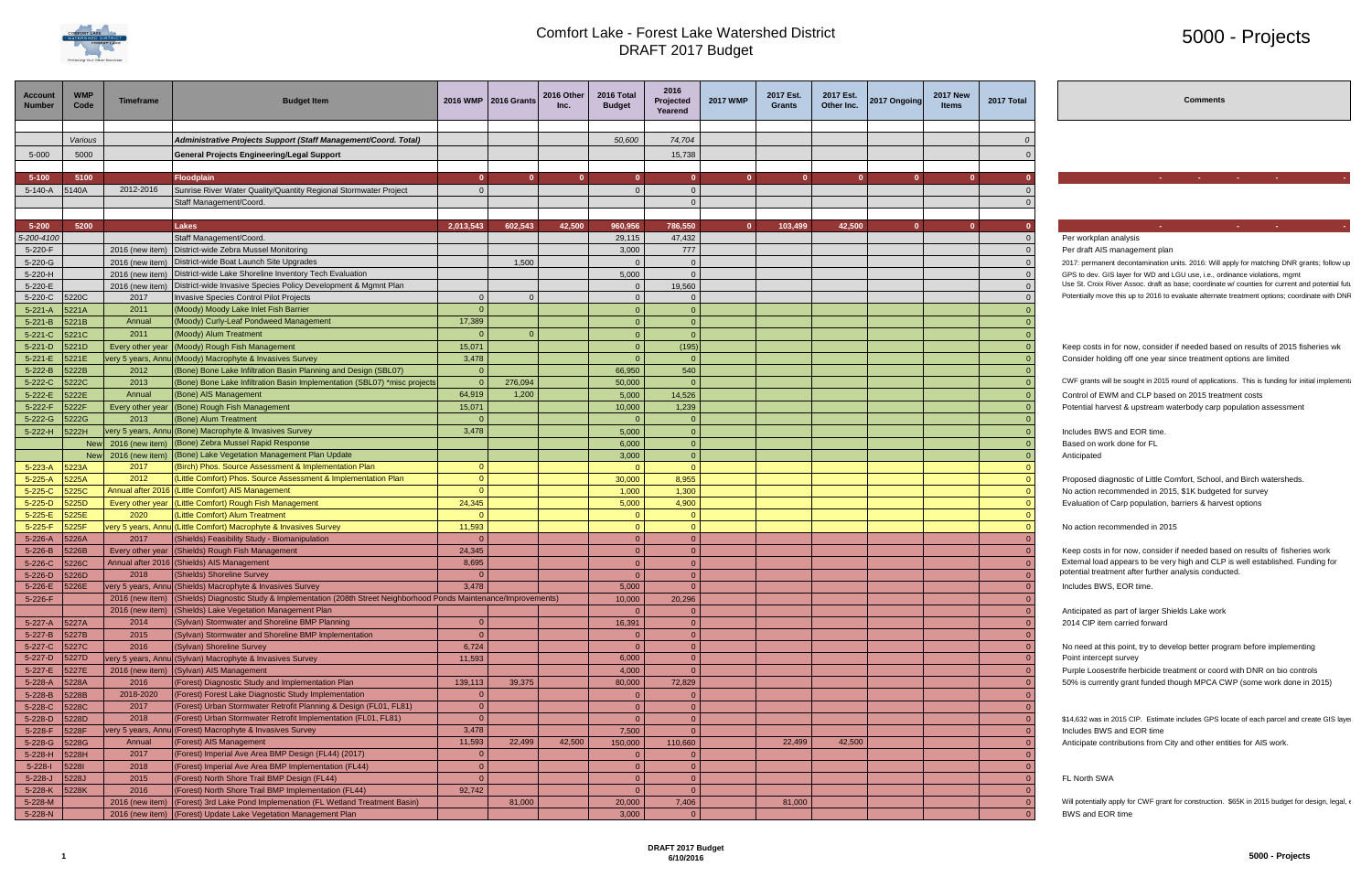

## 5000 - Projects

| 0                                |
|----------------------------------|
| $\overline{0}$                   |
| $\overline{0}$                   |
| $\overline{0}$                   |
| $\overline{0}$                   |
| $\overline{0}$                   |
| $\overline{0}$                   |
| 0                                |
| $\overline{\mathbf{C}}$<br>)     |
| $\overline{0}$                   |
| $\overline{0}$<br>0              |
| $\overline{0}$                   |
| $\overline{0}$                   |
|                                  |
| 0<br>$\overline{0}$              |
| $\overline{0}$                   |
|                                  |
| $\overline{\mathbf{0}}$          |
| 0                                |
| $\overline{0}$                   |
| 0                                |
| $\overline{0}$                   |
| $\overline{0}$                   |
| (<br>)                           |
| $\overline{0}$                   |
| $\mathbf{0}$                     |
|                                  |
|                                  |
| $\overline{\mathbf{0}}$          |
| 0                                |
| $\overline{0}$<br>(<br>)         |
| $\frac{1}{0}$                    |
| $\overline{\phantom{a}}$<br>J    |
| $\frac{8}{0}$                    |
| $\overline{0}$<br>$\overline{0}$ |
| $\frac{8}{0}$                    |
| $\frac{1}{0}$                    |
| $\frac{1}{0}$                    |
| $\frac{8}{0}$<br>$\overline{0}$  |
|                                  |
| Ō                                |
| 0                                |
| $\overline{0}$<br>(<br>)         |
|                                  |
| $\overline{0}$                   |
| 0                                |
| $\overline{0}$                   |
| $\overline{0}$                   |
| $\frac{0}{0}$                    |
|                                  |
| $\frac{1}{0}$                    |
|                                  |
| $\overline{0}$<br>(<br>)         |
| $\overline{0}$                   |
| Ō                                |

| <b>Account</b><br><b>Number</b> | <b>WMP</b><br>Code | Timeframe              | <b>Budget Item</b>                                                                                                          |                      | 2016 WMP   2016 Grants | 2016 Other<br>Inc. | 2016 Total<br><b>Budget</b>      | 2016<br>Projected<br>Yearend     | <b>2017 WMP</b> | 2017 Est.<br>Grants | 2017 Est.<br>Other Inc. | 2017 Ongoing | <b>2017 New</b><br><b>Items</b> | 2017 Total           | Comment                                                                                                                                                                |
|---------------------------------|--------------------|------------------------|-----------------------------------------------------------------------------------------------------------------------------|----------------------|------------------------|--------------------|----------------------------------|----------------------------------|-----------------|---------------------|-------------------------|--------------|---------------------------------|----------------------|------------------------------------------------------------------------------------------------------------------------------------------------------------------------|
| 5-228-O                         |                    |                        | (Forest) Hilo Lane Stormwater Retrofit Project                                                                              |                      |                        |                    |                                  | 68,326                           |                 |                     |                         |              |                                 |                      |                                                                                                                                                                        |
| 5-229-B                         | 5229B              | 2012-2016              | (Comfort) Sunrise Regional Stormwater Project Implementation                                                                | 229,536              |                        |                    |                                  | $\overline{0}$                   |                 |                     |                         |              |                                 |                      | Research next steps for project development and grant writing. Target Project already con                                                                              |
| 5-229-D                         | 5229D              | 2013                   | (Comfort) BMP Feasibility Study for District's Tax Forfeited Land                                                           | $\Omega$             |                        |                    | $\Omega$                         | $\overline{0}$                   |                 |                     |                         |              |                                 |                      |                                                                                                                                                                        |
| 5-229-E                         | 5229E              | 2014                   | (Comfort) BMP Implementation on District's Tax Forfeited Land                                                               |                      |                        |                    | $\Omega$                         | $\overline{0}$                   |                 |                     |                         |              |                                 |                      |                                                                                                                                                                        |
| 5-229-G                         | 5229G              | 2013-2017              | (Comfort) Bixby Park Stormwater Treatment Implementation                                                                    | 1,300,242            | 180,375                |                    | 428,000                          | 400,000                          |                 |                     |                         |              |                                 |                      | Includes \$360,750 from BWSR CWF grant                                                                                                                                 |
| $5 - 229 - H$                   | 5229H              |                        | ery 5 years, Annu (Comfort) Macrophyte & Invasives Survey                                                                   | 3,478                |                        |                    | 5,000                            | $\overline{0}$                   |                 |                     |                         |              |                                 |                      | EOR & BWS time                                                                                                                                                         |
| $5 - 229 - 1$                   | 52291              |                        | 2016 (new item) (Comfort) AIS Management                                                                                    |                      | 500                    |                    | 4,000                            | 6,498                            |                 |                     |                         |              |                                 |                      | Control of CLP and EWM                                                                                                                                                 |
| $5 - 229 - J$                   | 5229J              |                        | 2016 (new item) (Comfort) Update Lake Vegetation Management Plan                                                            |                      |                        |                    | 3,000                            | $\overline{0}$                   |                 |                     |                         |              |                                 |                      |                                                                                                                                                                        |
| 5-299-A                         | 5299A              | 2012                   | (Heims) Lake Water Quality Study                                                                                            | $\overline{0}$       |                        |                    | Completed                        | 1,502                            |                 |                     |                         |              |                                 |                      |                                                                                                                                                                        |
| 5-299-B                         | 5299B              | 2013                   | (First) Lake Water Quality Study                                                                                            | $\Omega$             |                        |                    | $\Omega$                         | $\overline{0}$                   |                 |                     |                         |              |                                 |                      |                                                                                                                                                                        |
| 5-299-C                         | 5299C              | 2013                   | (Second) Lake Water Quality Study                                                                                           | $\Omega$             |                        |                    | $\Omega$                         | $\overline{0}$                   |                 |                     |                         |              |                                 |                      |                                                                                                                                                                        |
| $5 - 299 - D$                   | 5299D              | 2013<br>2014           | (Third) Lake Water Quality Study                                                                                            | $\Omega$<br>$\Omega$ |                        |                    | $\overline{0}$<br>$\Omega$       | $\overline{0}$                   |                 |                     |                         |              |                                 | $\Omega$             | Per monitoring plan                                                                                                                                                    |
| 5-299-E                         | 5299E              | 2014                   | (Fourth) Lake Water Quality Study                                                                                           | $\Omega$             |                        |                    |                                  | $\overline{0}$                   |                 |                     |                         |              |                                 |                      | Per monitoring plan                                                                                                                                                    |
| 5-299-F                         | 5299F              |                        | (Sea) Lake Water Quality Study                                                                                              |                      |                        |                    | $\Omega$                         | $\overline{0}$                   |                 |                     |                         |              |                                 |                      |                                                                                                                                                                        |
| $5 - 299 - G$                   | 5299G              | 2015<br>2016           | (Nielsen) Lake Water Quality Study<br>(Clear) Lake Water Quality Study                                                      | 23,185               |                        |                    | $\Omega$<br>$\Omega$             | $\overline{0}$<br>$\overline{0}$ |                 |                     |                         |              |                                 |                      |                                                                                                                                                                        |
| $5-299-H$                       | 5299H<br>52991     | 2017                   | (Twin) Lake Water Quality Study                                                                                             |                      |                        |                    | $\Omega$                         | $\overline{0}$                   |                 |                     |                         |              |                                 |                      |                                                                                                                                                                        |
| $5 - 299 - 1$                   |                    |                        |                                                                                                                             |                      |                        |                    |                                  |                                  |                 |                     |                         |              |                                 |                      |                                                                                                                                                                        |
| $5 - 300$                       | 5300               |                        | <b>Streams</b>                                                                                                              | 358,135              |                        |                    | 18,012                           | 3,791                            |                 | $\mathbf{a}$        | $\Omega$                |              |                                 |                      | <b>Contract Contract</b><br><b>CARD CONTRACTOR</b><br><b>State State</b>                                                                                               |
| 5-300-4100                      |                    |                        | Staff Management/Coord.                                                                                                     |                      |                        |                    | 3,012                            | 3,791                            |                 |                     |                         |              |                                 |                      |                                                                                                                                                                        |
| 5-340-B                         | 5340B              | 2015                   | (Sunrise) E. coli Source Assessment & Implementation Plan                                                                   | $\Omega$             |                        |                    | $\Omega$                         | $\Omega$                         |                 |                     |                         |              |                                 |                      | Part of larger stream/Little Comfort assessment                                                                                                                        |
| 5-340-C                         | 5340C              | 2016                   | (Sunrise) Forest Lake Outlet Channel Design and Restoration                                                                 | 50,000               | $\Omega$               |                    | 15,000                           | $\overline{0}$                   |                 |                     |                         |              |                                 |                      | Remove railroad ties and restore shoreline (discuss with PCA for grant funding)                                                                                        |
| $5-341-A$                       | 5341A              | 2014                   | (BBSLC Tributary) Stream Assessment                                                                                         |                      |                        |                    |                                  | $\overline{0}$                   |                 |                     |                         |              |                                 |                      | Part of larger stream/Little Comfort assessment                                                                                                                        |
| 5-341-B                         | 5341B              | 2015                   | (BBSLC Tributary) School-Little Comfort Tributary Stream Restoration Desi                                                   | 17,389               |                        |                    |                                  | $\overline{0}$                   |                 |                     |                         |              |                                 |                      | admin salary posted to projects                                                                                                                                        |
| 5-341-C                         | 5341C              | 2016                   | (BBSLC Tributary) School-Little Comfort Tributary Stream Restoration (LCL                                                   | 290,746              |                        |                    | $\Omega$                         | $\overline{0}$                   |                 |                     |                         |              |                                 |                      |                                                                                                                                                                        |
| 5-341-D                         | 5341D              | 2015                   | (BBSLC Tributary) E. coli & DO Source Assessment & Imp. Plan                                                                | $\Omega$             |                        |                    | $\overline{0}$                   | $\overline{0}$                   |                 |                     |                         |              |                                 |                      | Part of larger stream/Little Comfort assessment                                                                                                                        |
| 5-341-E                         | 5341E              | 2014                   | (BBSLC Tributary) Buffer Survey                                                                                             | $\Omega$             |                        |                    | $\Omega$                         | $\overline{0}$                   |                 |                     |                         |              |                                 |                      | Part of larger stream/Little Comfort assessment                                                                                                                        |
|                                 | 5400               |                        |                                                                                                                             |                      | 273,656                |                    |                                  | 22,325                           | $\Omega$        | 253,656             | $\mathbf{0}$            |              |                                 |                      |                                                                                                                                                                        |
| $5 - 400$                       |                    |                        | <b>Wetlands</b><br>Staff Management/Coord.                                                                                  | 927                  |                        |                    | 183,547<br>3,547                 | 4,693                            |                 |                     |                         |              |                                 |                      |                                                                                                                                                                        |
| 5-420-A                         | 5420A              | 2012-14                | <b>Wetland Inventory</b>                                                                                                    | $\Omega$             |                        |                    | $\Omega$                         | $\overline{0}$                   |                 |                     |                         |              |                                 |                      | Assess work completed to date, coordinate with SWCDs, EOR, BWSR, local                                                                                                 |
| 5-420-B                         | 5420B              | 2019                   | Wetland Restoration/Bank Feasibility Study                                                                                  | $\overline{0}$       |                        |                    | $\overline{0}$                   | $\overline{0}$                   |                 |                     |                         |              |                                 | $\Omega$             | LGUs, for potential CWPMP.                                                                                                                                             |
| 5-420-C                         | 5420C<br>5421A     | 2020                   | Wetland Restoration/Bank Implementation                                                                                     | $\Omega$<br>$\Omega$ |                        |                    | $\overline{0}$                   | $\overline{0}$<br>17,633         |                 |                     |                         |              |                                 |                      |                                                                                                                                                                        |
| $5 - 421 - A$<br>$5 - 422 - B$  | 5422B              | 2011<br>2013           | (Moody) Wetland Restoration and Cattle Exclusion (NBL12)<br>(Bone) Wetland Restoration Feasibility & Design (NBL17)         | $\Omega$             | 253,656                |                    | 150,000<br>0 <sup>1</sup>        | $\overline{0}$                   |                 | 253,656             |                         |              |                                 |                      | Initial work completed; current Moody Lake Diagnostic target sites to be funded here to incl<br>Did not rank as high as other areas so will evaluate for later project |
| 5-422-C                         | <b>5422C</b>       | 2012                   | (Bone) Wetland Restoration (NBL17)                                                                                          | $\Omega$             |                        |                    | $\overline{0}$                   | $\vert$ 0                        |                 |                     |                         |              |                                 |                      |                                                                                                                                                                        |
| 5-422-E                         | 5422E              | 2014                   | (Bone) Wetland Restoration Planning & Design (SBL38)                                                                        | $\overline{0}$       |                        |                    | $\overline{0}$                   | $\vert$ 0                        |                 |                     |                         |              |                                 |                      | Did not rank as high as other areas so will evaluate for later project                                                                                                 |
| 5-422-F 5422F                   |                    | 2015                   | (Bone) Wetland Restoration (SBL38)                                                                                          | $\Omega$             |                        |                    | $\overline{0}$                   | $\vert$ 0                        |                 |                     |                         |              |                                 |                      |                                                                                                                                                                        |
| $5-423-A$ 5423A                 |                    | 2016 (new item<br>2014 | (Bone) Wetland Planning & Design (SBL - ALL drainage areas)<br>(Birch) Wetland Phosphorus Source Assessment (LCL20)         | $\Omega$             | 20,000                 |                    | 30,000<br>$\overline{0}$         | $\overline{0}$<br>$\overline{0}$ |                 |                     |                         |              |                                 |                      | Anticipated work based on cost of Moody L wetland feasibility work<br>To be included in Little Comfort Diagnostic study.                                               |
| 5-423-B <mark>5423B</mark>      |                    | 2014                   | (Birch) Wetland Restoration Design (LCL20)                                                                                  | - 0                  |                        |                    | $\cup$                           | $\cup$ 1                         |                 |                     |                         |              |                                 |                      |                                                                                                                                                                        |
| 5-423-C 5423C                   |                    | 2015                   | (Birch) Wetland Restoration (LCL20)                                                                                         | 927                  |                        |                    | $\Omega$                         | $\overline{0}$                   |                 |                     |                         |              |                                 |                      |                                                                                                                                                                        |
| $5 - 500$                       | 5500               |                        | <b>Upland Resources</b>                                                                                                     | 407                  |                        |                    |                                  |                                  |                 |                     | $\Omega$                |              |                                 |                      | <b>Service Control</b>                                                                                                                                                 |
|                                 |                    |                        | Staff Management/Coord.                                                                                                     |                      |                        |                    | 870<br>870                       | 1,095<br>1,095                   |                 |                     |                         |              |                                 |                      | <b>Contractor</b><br><b>Contractor</b><br><b>State State</b>                                                                                                           |
| 5-520-A                         | 5520A              | 2015                   | Invasive Species Management Plan                                                                                            | $\Omega$             |                        |                    | $\overline{0}$                   | $\overline{0}$                   |                 |                     |                         |              |                                 | $\Omega$             | To be part of larger AIS Mgmt Plan.                                                                                                                                    |
| 5-520-C 5520C                   |                    | 2014                   | Natural Resources Inventory and Prioritization                                                                              | $\Omega$             |                        |                    | $\Omega$                         | $\overline{0}$                   |                 |                     |                         |              |                                 |                      | To be considered for inclusion under 5420A Wetland Inventory.                                                                                                          |
| 5-600                           | 5600               |                        | <b>Groundwater</b>                                                                                                          | 17,389               | $\mathbf{0}$           |                    | $\mathbf{0}$                     | $\overline{\mathbf{0}}$          | $\mathbf{0}$    | $\mathbf{0}$        | $\mathbf{0}$            | $\Omega$     |                                 |                      | the control of the control of the control of the                                                                                                                       |
|                                 |                    |                        | Staff Management/Coord.                                                                                                     |                      |                        |                    | $\overline{0}$                   | $\overline{0}$                   |                 |                     |                         |              |                                 |                      |                                                                                                                                                                        |
| 5-620-A                         | 5620A              | 2012                   | <b>GW-Dependent Natural Resource Inventory and Review</b>                                                                   | $\Omega$             |                        |                    | $\overline{0}$                   | $\overline{0}$                   |                 |                     |                         |              |                                 | $\Omega$             | Develop an approach with 5420A                                                                                                                                         |
| 5-620-B                         | 5620B              | 2014                   | <b>GW-Dependent Natural Resource Action Plan</b>                                                                            | $\Omega$             |                        |                    | $\overline{0}$                   | $\overline{0}$                   |                 |                     |                         |              |                                 |                      |                                                                                                                                                                        |
| 5-627-A                         | 5627A              | 2014                   | (Sylvan) Groundwater Protection Feasibility Study                                                                           | $\Omega$<br>$\Omega$ |                        |                    | 0 <sup>1</sup>                   | $\overline{0}$                   |                 |                     |                         |              |                                 | $\Omega$<br>$\Omega$ | 2014 item carried forward<br>2017 budget                                                                                                                               |
| $5 - 627 - B$<br>$5 - 628 - A$  | 5627B<br>5628A     | 2015<br>2016           | (Sylvan) Groundwater Protection Implementation<br>(Forest) GW-Dep. Natural Resource Interpretive Feature Feasibility (FL44) | 17,389               |                        |                    | 0 <sup>1</sup><br>$\overline{0}$ | $\overline{0}$<br>$\overline{0}$ |                 |                     |                         |              |                                 | $\overline{0}$       | Considered for EMWREP future activity. 2017 budget                                                                                                                     |
| $5 - 628 - B$                   | 5628B              | 2017                   | (Forest) GW-Dep. Natural Resource Interpretive Feature Implementation                                                       | $\Omega$             |                        |                    | $\overline{0}$                   | $\overline{0}$                   |                 |                     |                         |              |                                 |                      |                                                                                                                                                                        |
|                                 |                    |                        |                                                                                                                             |                      |                        |                    |                                  |                                  |                 |                     |                         |              |                                 |                      |                                                                                                                                                                        |
| 5-700                           | 5700               |                        | <b>Public Education</b>                                                                                                     | $\mathbf{0}$         |                        |                    | $\mathbf{0}$                     | $\mathbf{0}$                     |                 |                     |                         |              |                                 |                      | the control of the control of the                                                                                                                                      |
| 5-700-4100<br>5-720-A 5720A     |                    | 2015/2020              | Staff Management/Coord.<br>Education in Public Parks - Land/Water Connection and District Resources                         | $\overline{0}$       |                        |                    | $\overline{0}$<br>0 <sup>1</sup> | $\overline{0}$<br>$\overline{0}$ |                 |                     |                         |              |                                 | $\Omega$             | Coordinate with City, EMWREP, etc.                                                                                                                                     |
|                                 |                    |                        |                                                                                                                             |                      |                        |                    |                                  |                                  |                 |                     |                         |              |                                 |                      |                                                                                                                                                                        |
| 5-800                           | 5800               |                        | <b>Interagency Communication</b>                                                                                            | $\mathbf{0}$         |                        |                    | 19,862                           | 9,267                            |                 | 0.                  |                         |              |                                 |                      | <b>Contract</b><br><b>Contract Contract</b>                                                                                                                            |
| 5-800-4100                      |                    |                        | Staff Management/Coord.                                                                                                     |                      |                        |                    | 7,362                            | 9,267                            |                 |                     |                         |              |                                 |                      |                                                                                                                                                                        |
| 5-820-A 5820A                   |                    | <b>NA</b>              | Watershed District Administration and Technical Resource Sharing                                                            | $\overline{0}$       |                        |                    | 12,500                           | $\overline{0}$                   |                 |                     |                         |              |                                 |                      | Ongoing coordinated work from joint BCWD, CMSCWD & CLFLWD meeting                                                                                                      |

#### Develop an approach with 5420A

| 2014 item carried forward                          | 2017 budget |
|----------------------------------------------------|-------------|
| Considered for EMWREP future activity. 2017 budget |             |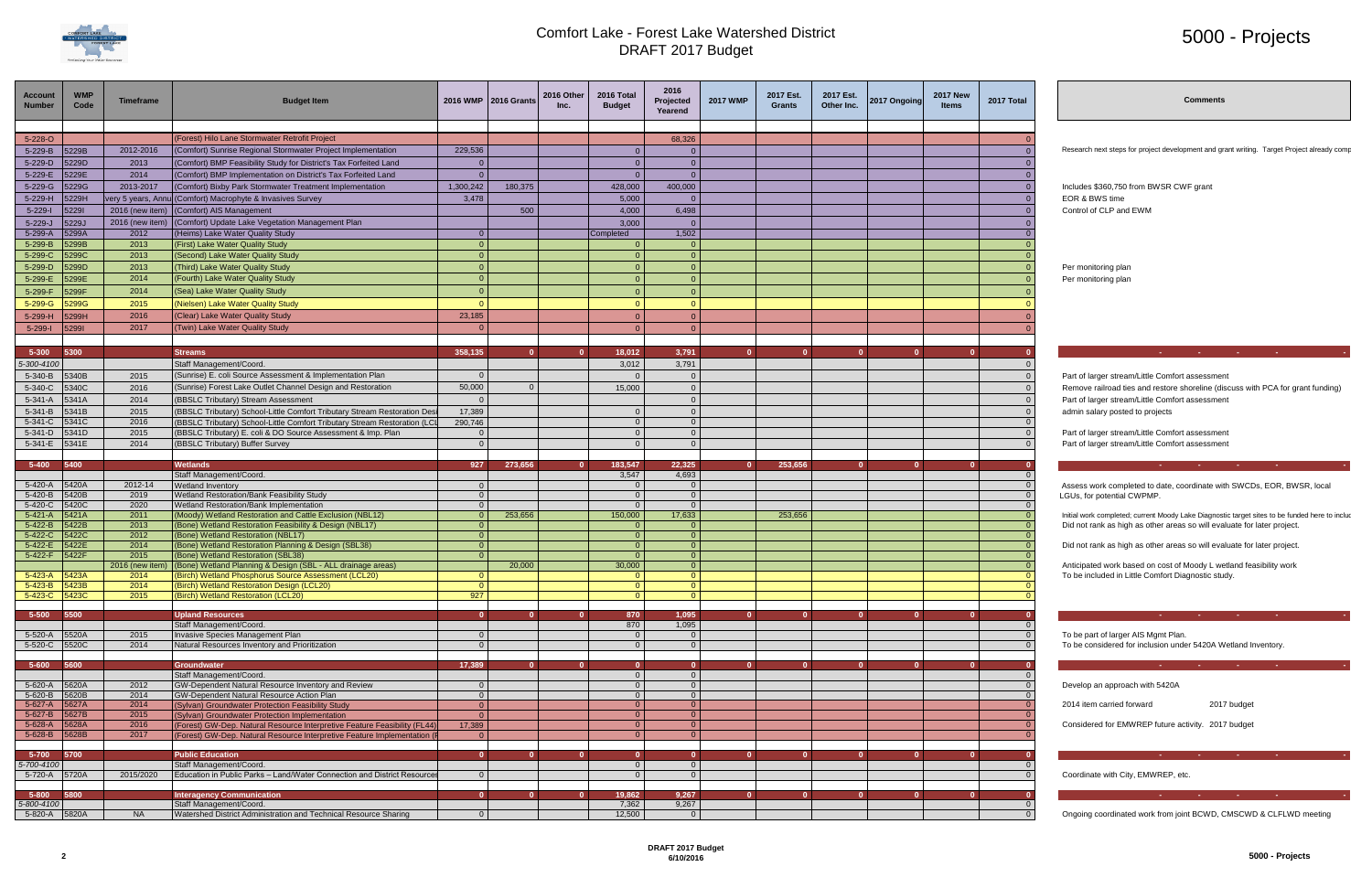

# 5000 - Projects



| Account<br><b>Number</b> | <b>WMP</b><br>Code | <b>Timeframe</b> | <b>Budget Item</b>                     |        | 2016 WMP 2016 Grants | 2016 Other<br>Inc. | 2016 Total<br><b>Budget</b> | 2016<br>Projected<br>Yearend | 2017 WMP | 2017 Est.<br>Grants | 2017 Est.<br>Other Inc. | 2017 Ongoing | <b>2017 New</b><br><b>Items</b> | 2017 Total |                                                                                   |  | <b>Comments</b> |  |  |
|--------------------------|--------------------|------------------|----------------------------------------|--------|----------------------|--------------------|-----------------------------|------------------------------|----------|---------------------|-------------------------|--------------|---------------------------------|------------|-----------------------------------------------------------------------------------|--|-----------------|--|--|
|                          |                    |                  |                                        |        |                      |                    |                             |                              |          |                     |                         |              |                                 |            |                                                                                   |  |                 |  |  |
|                          |                    |                  |                                        |        |                      |                    |                             |                              |          |                     |                         |              |                                 |            |                                                                                   |  |                 |  |  |
| 5-900 5900               |                    |                  | <b>Land Acquisition and Management</b> | 75,000 |                      |                    | 156,693                     | 15,503                       |          |                     |                         |              |                                 |            |                                                                                   |  |                 |  |  |
| 5-900-4100               |                    |                  | Staff Management/Coord.                |        |                      |                    | 6,693                       | 8,426                        |          |                     |                         |              |                                 |            |                                                                                   |  |                 |  |  |
| 5-920-A 5920A            |                    | Annual           | Land Acquisition and Management        | 75,000 |                      |                    | 150,000                     | 7,078                        |          |                     |                         |              |                                 |            | Will Carry Over 2015 funds if not spent; anticipated for use in Moody and/or Bone |  |                 |  |  |
|                          |                    |                  |                                        |        |                      |                    |                             |                              |          |                     |                         |              |                                 |            | Lake drainage areas for identified project sites                                  |  |                 |  |  |

| <b>PROJECTS</b><br><b>TOTAL</b> | AOOF<br>-S2 46<br>------- | \$876.199 | <b>CA2 500</b><br>-942.300 | $-220.041$<br><u>т 4</u><br>.<br>. | \$838,532 | \$35.<br>. | じんつ にいい | \$0 | \$0 |  |
|---------------------------------|---------------------------|-----------|----------------------------|------------------------------------|-----------|------------|---------|-----|-----|--|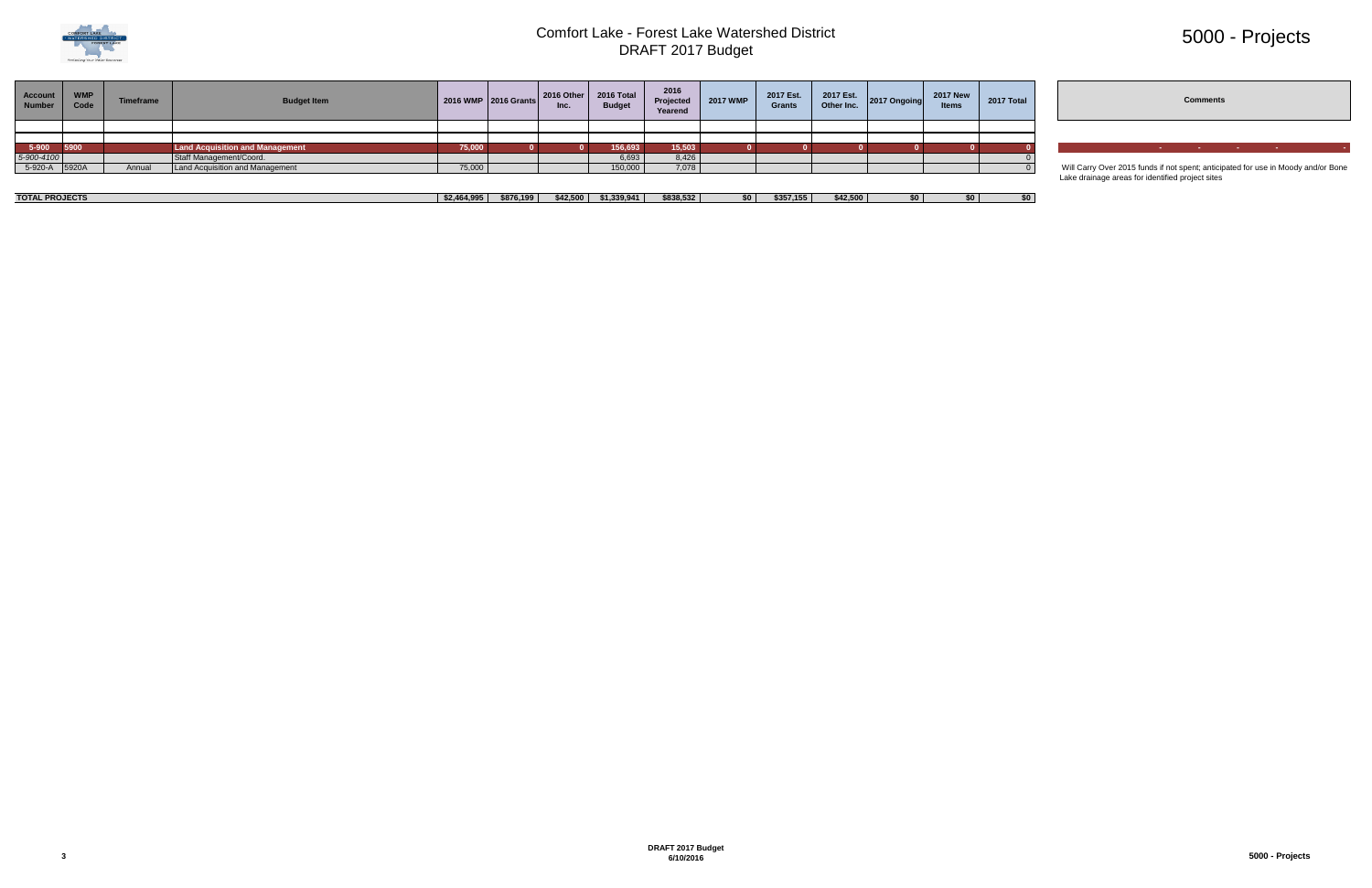

# **CLFLWD Grant Summary Sheet 2013-2016**

|                              | 2016 CLFLWD Grants & Other Income<br><b>Description</b><br>Program<br><b>Agency</b><br>Clean Water Fund (CWF)<br>Clean Water Fund (CWF)<br>Clean Water Fund (CWF)<br>Clean Water Fund (CWF)<br><b>AIS Prevention RFP</b><br><b>Watercraft Inspections</b><br><b>AIS Prevention RFP</b><br><b>Flowering Rush</b><br>Boat Launch Improvements<br><b>AIS Prevention RFP</b> |                                                            |                         | Grant                  |    |                     |                       |                          |
|------------------------------|--------------------------------------------------------------------------------------------------------------------------------------------------------------------------------------------------------------------------------------------------------------------------------------------------------------------------------------------------------------------------|------------------------------------------------------------|-------------------------|------------------------|----|---------------------|-----------------------|--------------------------|
|                              |                                                                                                                                                                                                                                                                                                                                                                          |                                                            | Lake                    | <b>Request/Contrib</b> |    | <b>Match Amount</b> | <b>In-Kind Amount</b> | <b>Total Grant Award</b> |
| <b>BWSR</b>                  |                                                                                                                                                                                                                                                                                                                                                                          | Forest Lake Wetland Treatment Basin Implemer Forest Lake   |                         | 162,000                | -S | 40,500              |                       | 162,000                  |
| <b>BWSR</b>                  |                                                                                                                                                                                                                                                                                                                                                                          | Moody Lake Wetland Rehabilitation                          | Moody Lake              | 429,284                |    | 107,321             |                       | 429,284                  |
| <b>BWSR</b>                  |                                                                                                                                                                                                                                                                                                                                                                          | Bone Lake Conservation Practices and Infiltratid Bone Lake |                         | 552,187                | -S | 138,047             |                       |                          |
| <b>BWSR</b>                  |                                                                                                                                                                                                                                                                                                                                                                          | Drained Wetland Inventory Project                          | District-Wide           | 40,000                 |    | 10,000              |                       |                          |
| <b>Washington County</b>     |                                                                                                                                                                                                                                                                                                                                                                          |                                                            | <b>Forest Lake</b>      | 31,000                 |    |                     |                       | 24,000                   |
| <b>Washington County</b>     |                                                                                                                                                                                                                                                                                                                                                                          |                                                            | <b>Forest Lake</b>      | 27,600                 |    |                     |                       | 17,500                   |
| <b>Washington County</b>     |                                                                                                                                                                                                                                                                                                                                                                          |                                                            | Forest Lake             | 22,050                 |    |                     |                       | 1,500                    |
| <b>DNR</b>                   | <b>AIS Control Projects</b>                                                                                                                                                                                                                                                                                                                                              | <b>CLP, FR &amp; EWM Treatment</b>                         | Forest Lake             | 4,999                  |    |                     |                       | 4,999                    |
| <b>DNR</b>                   | <b>AIS Control Projects</b>                                                                                                                                                                                                                                                                                                                                              | <b>CLP &amp; EWM Treatment</b>                             | <b>Comfort Lake</b>     | 500                    |    |                     |                       | 500                      |
| <b>DNR</b>                   | <b>AIS Control Projects</b>                                                                                                                                                                                                                                                                                                                                              | <b>CLP &amp; EWM Treatment</b>                             | <b>Bone Lake</b>        | 1,500                  |    |                     |                       | 1,200                    |
| <b>DNR</b>                   | Watercraft Inspections by DNR staff                                                                                                                                                                                                                                                                                                                                      | <b>Watercraft Inspections</b>                              | Forest, Bone, Comfort   | 6,000                  |    |                     |                       |                          |
| EPA, PCA                     | CWA Section 319                                                                                                                                                                                                                                                                                                                                                          | Moody Lake Wetland Rehabilitation                          | Moody Lake              | 81,497                 |    | 210,000             |                       | 78,028                   |
| <b>Initiative Foundation</b> | <b>Innovation Fund</b>                                                                                                                                                                                                                                                                                                                                                   | Comfort Lake Boat Launch Improvements                      | <b>Comfort Lake</b>     | <b>TBD</b>             |    |                     |                       |                          |
| City of Forest Lake          | AIS Mgmt on Forest Lake                                                                                                                                                                                                                                                                                                                                                  | Flowering rush, curlyleaf pondweed, Eurasian w Forest Lake |                         | 33,000                 |    |                     |                       | 35,000                   |
| City of Forest Lake          | Watercraft Inspections                                                                                                                                                                                                                                                                                                                                                   | Boat launch inspections for Forest Lake                    | <b>Forest Lake</b>      | 15,000                 |    |                     |                       | 1,600                    |
| <b>FLLA</b>                  | AIS Mgmt on Forest Lake                                                                                                                                                                                                                                                                                                                                                  | Flowering rush, Eurasian watermilfoil                      | Forest Lake             | 7,500                  |    |                     |                       | 5,500                    |
| <b>FLLA</b>                  | <b>Watercraft Inspections</b>                                                                                                                                                                                                                                                                                                                                            | Boat launch inspections for Forest Lake                    | <b>Forest Lake</b>      | 5,000                  |    |                     |                       | 4,000                    |
| Chisago County               | <b>Watercraft Inspections</b>                                                                                                                                                                                                                                                                                                                                            | Boat launch inspections for Comfort Lake                   | Comfort Lake            | 5,000                  |    |                     |                       | 5,000                    |
|                              |                                                                                                                                                                                                                                                                                                                                                                          |                                                            | 2016 CLFLWD Totals   \$ | $1,424,117$   \$       |    | 505,868             | - S                   | 770,111                  |

\*note: amounts in Total Grant Award column have not yet been collected

\*\*DNR AIS Control Projects grant applications are funded on a per treatment acre basis. Grant request numbers are estimates based on 2015 treatment areas

| 2016 Co-Sponsored Grants |                                                       |                                                                        |                          |             |                      |                     |                       |        |  |  |  |
|--------------------------|-------------------------------------------------------|------------------------------------------------------------------------|--------------------------|-------------|----------------------|---------------------|-----------------------|--------|--|--|--|
| <b>Agency</b>            | Program                                               | <b>Description</b>                                                     | <b>Project Partners</b>  | Lake        | <b>Grant Request</b> | <b>Match Amount</b> | <b>In-Kind Amount</b> | Award  |  |  |  |
| St. Croix River          | Clean Water Act 319; MN Portion of St. Croix River    |                                                                        | Washington               |             |                      |                     |                       | 50,000 |  |  |  |
| Association              | Watershed                                             | Native Prairie Establishment for Water Quality Conservation District I |                          |             | 50,000               |                     |                       |        |  |  |  |
| Legislative-Citizen      |                                                       |                                                                        |                          |             |                      |                     |                       |        |  |  |  |
| Commission on            | <b>Environmental and Natural Resources Trust Fund</b> | Preventing the Spread of AIS with                                      | Washington County,       | Forest Lake | 455,000              |                     |                       |        |  |  |  |
| Minnesota Resources      |                                                       | Decontamination Units                                                  | WCD, DNR                 |             |                      |                     |                       |        |  |  |  |
|                          |                                                       |                                                                        | 2016 Co-Sponsored Totals |             | $505,000$   \$       |                     |                       | 50,000 |  |  |  |

\*\*\*DNR Watercraft Inspections grant funding was denied due to high volume of grant applications and limited inspection hours

| 2015 Approved Grants & Other Income |                                                                         |                               | <b>Total Grant/Contrib.</b> |                              |            |                       |  |           |
|-------------------------------------|-------------------------------------------------------------------------|-------------------------------|-----------------------------|------------------------------|------------|-----------------------|--|-----------|
| <b>Agency</b>                       | <b>Program</b>                                                          | <b>Description</b>            | Lake                        | Request/Contrib Match Amount |            | <b>In-Kind Amount</b> |  | Award     |
| <b>DNR</b>                          | <b>Public Awareness Projects</b>                                        | Boat launch give-aways        | District-Wide               | $543.00$   \$                | $543.00$ S |                       |  | 543.00    |
| <b>DNR</b>                          | <b>AIS Control Projects</b>                                             | <b>CLP &amp; FR Treatment</b> | Forest Lake                 | 12,100.00                    |            |                       |  | 12,100.00 |
| <b>DNR</b>                          | Watercraft Inspections Administered by LGUs                             | <b>Watercraft Inspections</b> | <b>Forest Lake</b>          | 8,000.00                     |            |                       |  | 4,000.00  |
| <b>DNR</b>                          | Conservation Partners Legacy Grant Program (CPL) Fish Barrier Retrofits |                               | Bone Lake                   | 20,027.00                    |            |                       |  | 20,027.00 |
| <b>PCA</b>                          | Clean Water Partnership (CWP)                                           | <b>FL Diagnostic Study</b>    | Forest Lake                 | 52,500.00                    |            |                       |  | 52,500.00 |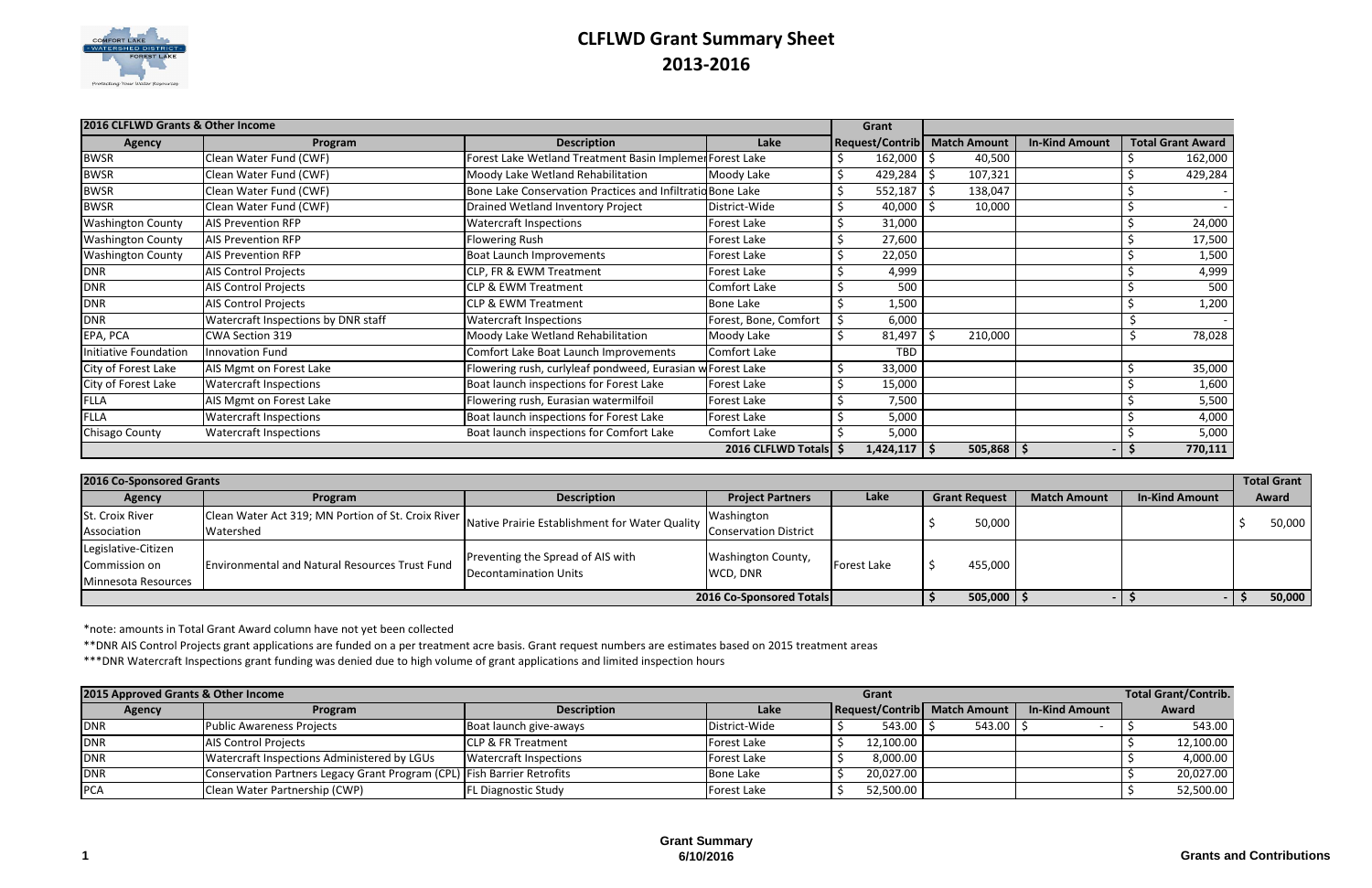

# **CLFLWD Grant Summary Sheet 2013-2016**

| <b>Washington County</b> | <b>AIS Prevention RFP</b>     | Watercraft Inspections                   | Forest Lake        | 29,000.00  |               | 21,500.00 | 29,000.00  |
|--------------------------|-------------------------------|------------------------------------------|--------------------|------------|---------------|-----------|------------|
| <b>Washington County</b> | <b>AIS Prevention RFP</b>     | <b>Flowering Rush</b>                    | <b>Forest Lake</b> | 42,364.00  |               | 3,400.00  | 39,000.00  |
| City of Forest Lake      | AIS Mgmt on Forest Lake       | Flowering rush, curlyleaf pondweed       | Forest Lake        | 31,000     |               |           | 37,500     |
| City of Forest Lake      | <b>Watercraft Inspections</b> | Boat launch inspections for Forest Lake  | Forest Lake        | 15,000     |               |           | 15,000     |
| <b>FLLA</b>              | AIS Mgmt on Forest Lake       | Flowering rush, curlyleaf pondweed       | Forest Lake        | 8,500      |               |           | 7,000      |
| <b>FLLA</b>              | <b>Watercraft Inspections</b> | Boat launch inspections for Forest Lake  | Forest Lake        | 7,500      |               |           | 6,500      |
| Chisago County           | <b>Watercraft Inspections</b> | Boat launch inspections for Comfort Lake | Comfort Lake       | 5,000      |               |           | 4,847      |
|                          |                               |                                          | 2015 Totals        | 231,534.00 | $543.00$   \$ | 24,900.00 | 228,016.50 |

| 2014 Approved Grants |                                             |                                   |                       |                      |                     |                       |                          |  |  |  |  |  |
|----------------------|---------------------------------------------|-----------------------------------|-----------------------|----------------------|---------------------|-----------------------|--------------------------|--|--|--|--|--|
| <b>Agency</b>        | Program                                     | <b>Description</b>                | Lake                  | <b>Grant Request</b> | <b>Match Amount</b> | <b>In-Kind Amount</b> | <b>Total Grant Award</b> |  |  |  |  |  |
| <b>BWSR</b>          | Clean Water Fund                            | Bixby Park WQ Improvement Project | Comfort Lake          |                      |                     |                       | 360,750.00               |  |  |  |  |  |
| <b>DNR</b>           | <b>AIS Control Projects</b>                 | <b>ICLP &amp; FR Treatment</b>    | lForest Lake          |                      |                     |                       | 16,500.00                |  |  |  |  |  |
| <b>DNR</b>           | Watercraft Inspections Administered by LGUs | Watercraft Inspections            | Bone, Comfort, Forest |                      |                     |                       | 4,000.00                 |  |  |  |  |  |
|                      |                                             |                                   | 2014 Totals   9       |                      |                     |                       | 381,250.00               |  |  |  |  |  |

| <b>2013 Approved Grants</b> |                                 |                                                  |              |                      |                     |                       |                          |  |  |  |  |
|-----------------------------|---------------------------------|--------------------------------------------------|--------------|----------------------|---------------------|-----------------------|--------------------------|--|--|--|--|
| <b>Agency</b>               | <b>Program</b>                  | <b>Description</b>                               | Lake         | <b>Grant Request</b> | <b>Match Amount</b> | <b>In-Kind Amount</b> | <b>Total Grant Award</b> |  |  |  |  |
| <b>PCA</b>                  | <b>IClean Water Partnership</b> | Hilo Lane SW Retrofit Project                    | Forest Lake  |                      | 94,250.00           | 4,677.95              | 41,615.00                |  |  |  |  |
| <b>PCA</b>                  | <b>IClean Water Partnership</b> | <b>Forest Lake North Subwatershed Assessment</b> | lForest Lake |                      | 12,378.00           | 2,732.96              | 11,998.16                |  |  |  |  |
|                             |                                 |                                                  | 2013 Totals  |                      | 106,628.00          | 7,410.91              | 53,613.16                |  |  |  |  |